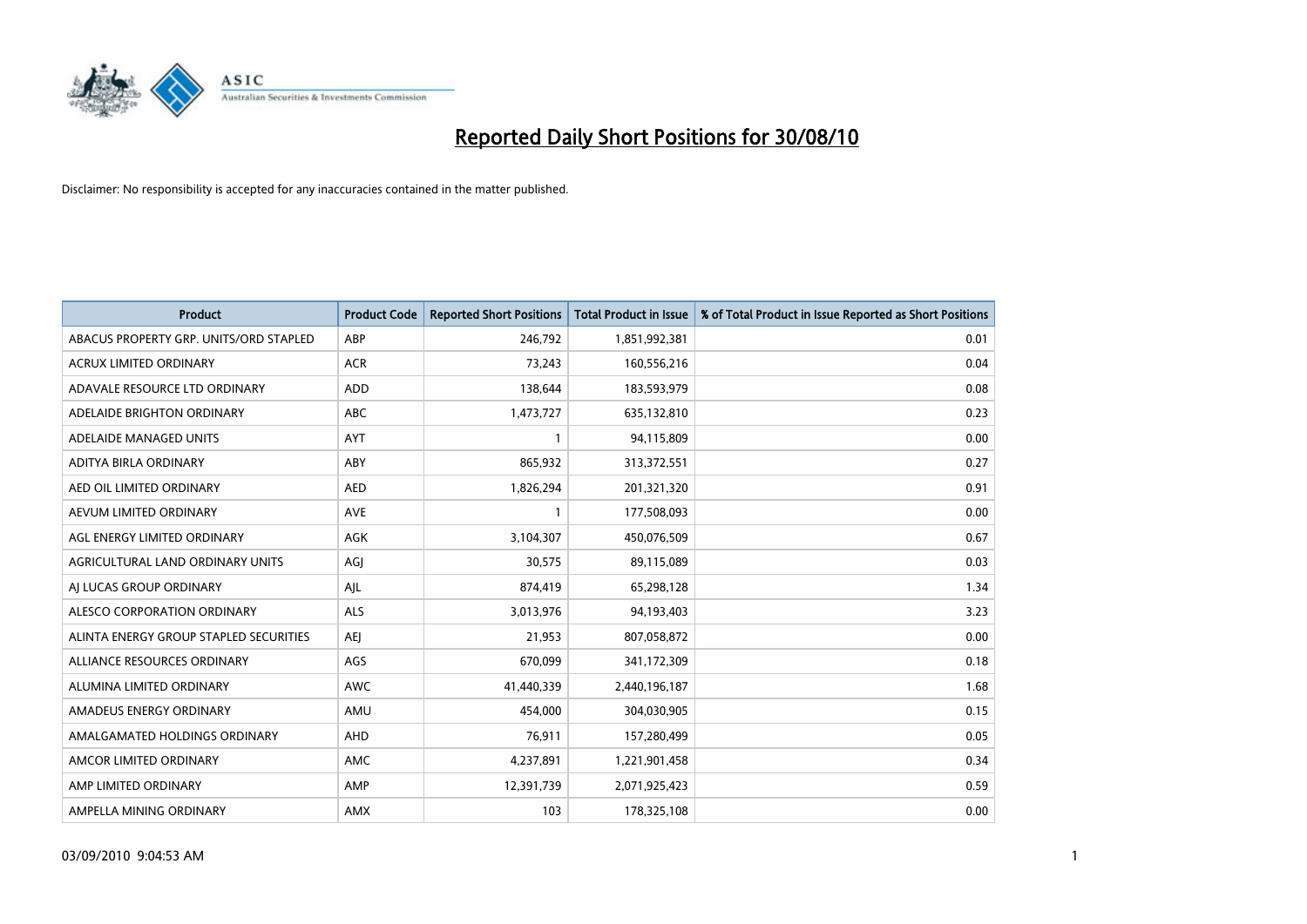

| <b>Product</b>                          | <b>Product Code</b> | <b>Reported Short Positions</b> | Total Product in Issue | % of Total Product in Issue Reported as Short Positions |
|-----------------------------------------|---------------------|---------------------------------|------------------------|---------------------------------------------------------|
| ANDEAN RESOURCES LTD ORDINARY           | <b>AND</b>          | 130,322                         | 542,257,867            | 0.01                                                    |
| ANGLOGOLD ASHANTI CDI 5:1               | AGG                 | 503                             | 89,207,765             | 0.00                                                    |
| ANSELL LIMITED ORDINARY                 | <b>ANN</b>          | 1,492,435                       | 131,577,652            | 1.14                                                    |
| ANTARES ENERGY LTD ORDINARY             | <b>AZZ</b>          | 535,597                         | 299,333,110            | 0.18                                                    |
| ANZ BANKING GRP LTD ORDINARY            | ANZ                 | 6,423,573                       | 2,559,301,430          | 0.21                                                    |
| APA GROUP STAPLED SECURITIES            | <b>APA</b>          | 5,818,244                       | 542,318,629            | 1.07                                                    |
| APEX MINERALS NL ORDINARY               | <b>AXM</b>          | 885,146                         | 3,567,819,909          | 0.02                                                    |
| APN EUROPEAN RETAIL UNITS STAPLED SEC.  | <b>AEZ</b>          | 11,832                          | 544,910,660            | 0.00                                                    |
| APN NEWS & MEDIA ORDINARY               | <b>APN</b>          | 9,550,144                       | 598,823,853            | 1.61                                                    |
| APOLLO GAS LIMITED ORDINARY             | <b>AZO</b>          | 71,180                          | 83,488,660             | 0.09                                                    |
| AQUARIUS PLATINUM. ORDINARY             | <b>AOP</b>          | 4,525,798                       | 463,231,008            | 0.98                                                    |
| AQUILA RESOURCES ORDINARY               | <b>AQA</b>          | 1,039,637                       | 322,273,136            | 0.30                                                    |
| ARAFURA RESOURCE LTD ORDINARY           | <b>ARU</b>          | 47,069                          | 290,640,342            | 0.02                                                    |
| ARB CORPORATION ORDINARY                | ARP                 | 1,200                           | 72,481,302             | 0.00                                                    |
| ARISTOCRAT LEISURE ORDINARY             | <b>ALL</b>          | 19,416,745                      | 533,379,348            | 3.62                                                    |
| ASCIANO GROUP STAPLED SECURITIES        | <b>AIO</b>          | 25,943,783                      | 2,926,103,883          | 0.88                                                    |
| ASG GROUP LIMITED ORDINARY              | ASZ                 | 11,100                          | 151,836,046            | 0.01                                                    |
| ASPEN GROUP ORD/UNITS STAPLED           | <b>APZ</b>          | 399,043                         | 579,980,076            | 0.07                                                    |
| ASTON RES LTD ORDINARY                  | <b>AZT</b>          | 33,557                          | 204,527,604            | 0.02                                                    |
| ASTRO JAP PROP GROUP STAPLED SECURITIES | AJA                 | 42,347                          | 508,212,161            | 0.00                                                    |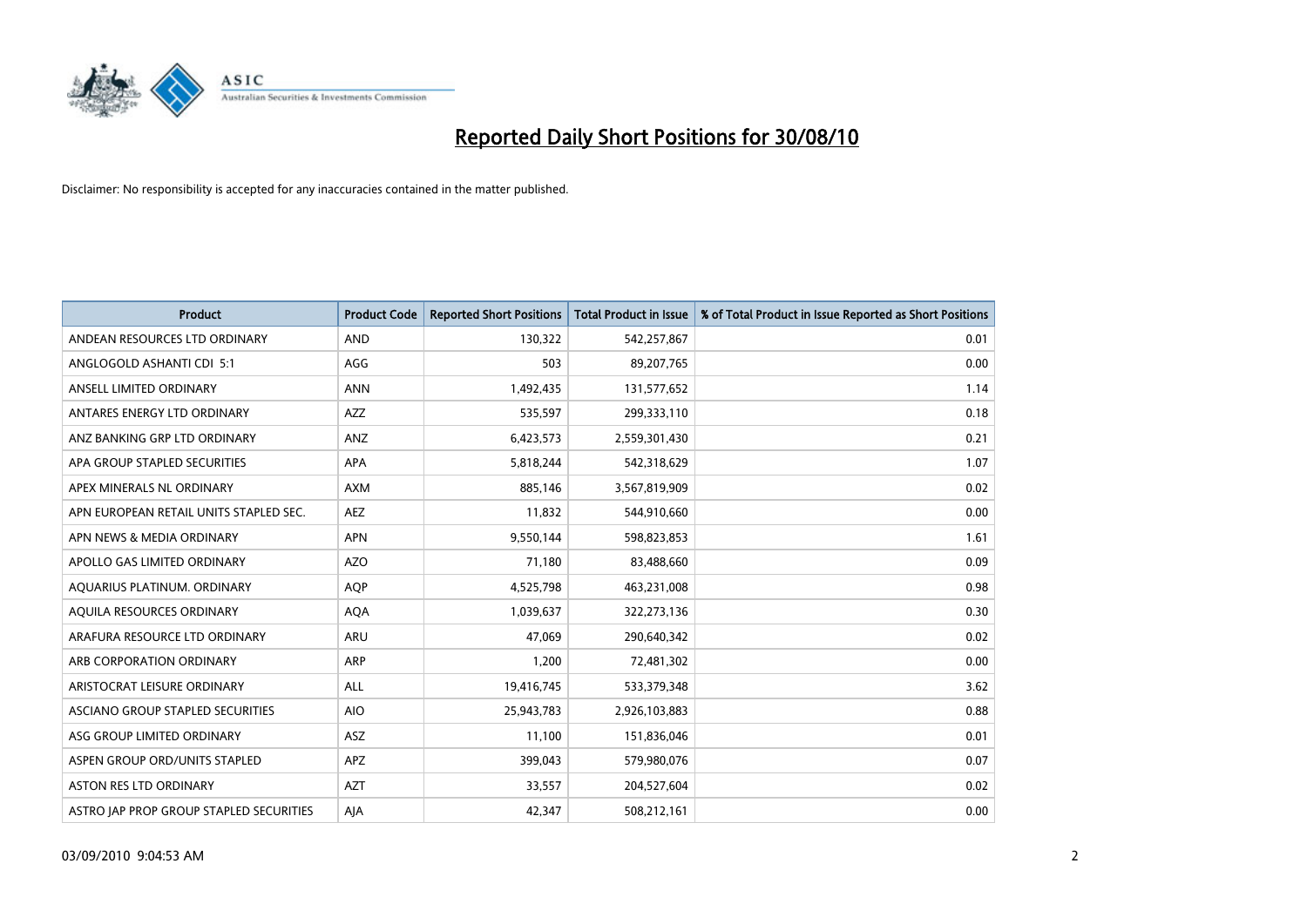

| <b>Product</b>                       | <b>Product Code</b> | <b>Reported Short Positions</b> | <b>Total Product in Issue</b> | % of Total Product in Issue Reported as Short Positions |
|--------------------------------------|---------------------|---------------------------------|-------------------------------|---------------------------------------------------------|
| ASX LIMITED ORDINARY                 | ASX                 | 3,215,267                       | 173,576,316                   | 1.84                                                    |
| ATLAS IRON LIMITED ORDINARY          | AGO                 | 3,987,542                       | 540,009,119                   | 0.72                                                    |
| AUCKLAND INTERNATION ORDINARY        | AIA                 | 54                              | 1,310,392,831                 | 0.00                                                    |
| AURORA OIL & GAS ORDINARY            | <b>AUT</b>          | 11,974                          | 276,690,342                   | 0.00                                                    |
| <b>AUROX RESOURCES ORDINARY</b>      | <b>AXO</b>          | $\overline{2}$                  | 196,044,413                   | 0.00                                                    |
| AUSDRILL LIMITED ORDINARY            | <b>ASL</b>          | 69,276                          | 254,290,140                   | 0.02                                                    |
| AUSENCO LIMITED ORDINARY             | <b>AAX</b>          | 3,314,840                       | 122,427,576                   | 2.72                                                    |
| AUST VINTAGE LTD ORDINARY            | <b>AVG</b>          | 52,992                          | 128,282,317                   | 0.04                                                    |
| AUSTAL LIMITED ORDINARY              | ASB                 | 172,175                         | 188,069,638                   | 0.09                                                    |
| <b>AUSTAR UNITED ORDINARY</b>        | <b>AUN</b>          | 8,665,781                       | 1,260,030,198                 | 0.70                                                    |
| AUSTBROKERS HOLDINGS ORDINARY        | <b>AUB</b>          | $\overline{2}$                  | 52,736,987                    | 0.00                                                    |
| AUSTEREO GROUP LTD. ORDINARY         | <b>AEO</b>          | 22,426                          | 344,798,708                   | 0.01                                                    |
| AUSTIN ENGINEERING ORDINARY          | <b>ANG</b>          | 332                             | 69,714,403                    | 0.00                                                    |
| <b>AUSTRAL GOLD ORDINARY</b>         | AGD                 | 40.000                          | 169,139,739                   | 0.02                                                    |
| AUSTRALAND PROPERTY STAPLED SECURITY | <b>ALZ</b>          | 163,402                         | 576,837,197                   | 0.03                                                    |
| AUSTRALIAN AGRICULT, ORDINARY        | <b>AAC</b>          | 4,510,659                       | 264,264,459                   | 1.69                                                    |
| <b>AUSTRALIAN EDUCATION UNITS</b>    | <b>AEU</b>          | 625,000                         | 134,973,383                   | 0.46                                                    |
| AUSTRALIAN INFRASTR. UNITS/ORDINARY  | <b>AIX</b>          | 132,763                         | 620,733,944                   | 0.02                                                    |
| AUSTRALIAN MINES LTD ORDINARY        | <b>AUZ</b>          | 1,400,000                       | 6,981,662,168                 | 0.02                                                    |
| AUSTRALIAN PHARM. ORDINARY           | API                 | 536,812                         | 488,115,883                   | 0.11                                                    |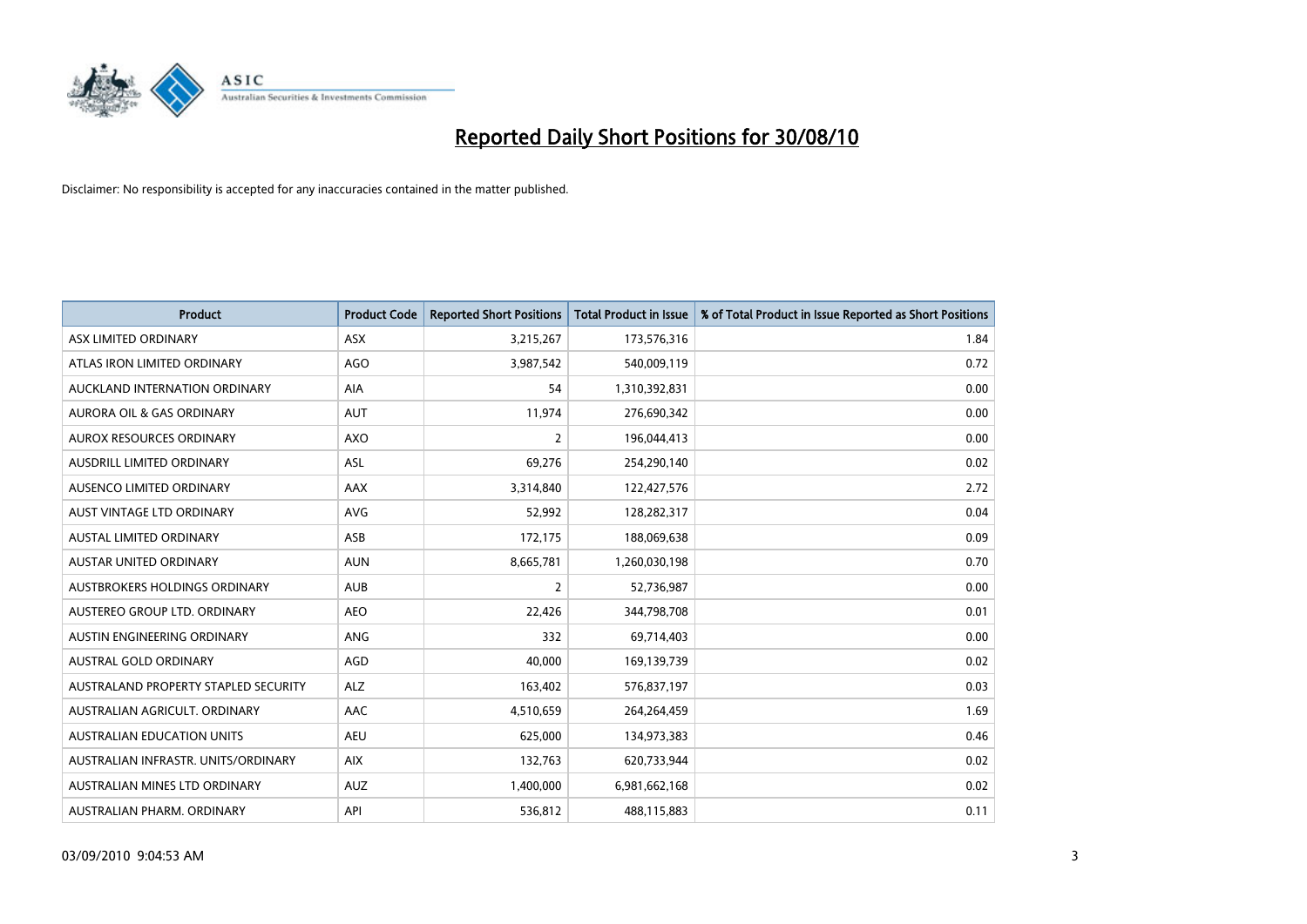

| <b>Product</b>                       | <b>Product Code</b> | <b>Reported Short Positions</b> | <b>Total Product in Issue</b> | % of Total Product in Issue Reported as Short Positions |
|--------------------------------------|---------------------|---------------------------------|-------------------------------|---------------------------------------------------------|
| AUTOMOTIVE HOLDINGS ORDINARY         | <b>AHE</b>          | 3,663                           | 225,731,300                   | 0.00                                                    |
| AVEXA LIMITED ORDINARY               | <b>AVX</b>          | 243,657                         | 847,688,779                   | 0.03                                                    |
| AVOCA RESOURCES ORDINARY             | <b>AVO</b>          | 13,671,343                      | 290,892,011                   | 4.71                                                    |
| AWB LIMITED ORDINARY                 | <b>AWB</b>          | 923,420                         | 817,304,356                   | 0.11                                                    |
| AWE LIMITED ORDINARY                 | <b>AWE</b>          | 994,772                         | 521,871,941                   | 0.19                                                    |
| AXA ASIA PACIFIC ORDINARY            | <b>AXA</b>          | 1,564,838                       | 2,067,095,545                 | 0.08                                                    |
| BANK OF QUEENSLAND. ORDINARY         | <b>BOQ</b>          | 393,837                         | 215,681,127                   | 0.18                                                    |
| <b>BANNERMAN RESOURCES ORDINARY</b>  | <b>BMN</b>          | 357,483                         | 201,710,934                   | 0.18                                                    |
| <b>BASS STRAIT OIL CO ORDINARY</b>   | <b>BAS</b>          | 1,482                           | 291,030,250                   | 0.00                                                    |
| <b>BATAVIA MINING ORDINARY</b>       | <b>BTV</b>          | 2,500                           | 153,032,145                   | 0.00                                                    |
| <b>BAUXITE RESOURCE LTD ORDINARY</b> | <b>BAU</b>          | 44,797                          | 234,379,896                   | 0.02                                                    |
| <b>BC IRON LIMITED ORDINARY</b>      | <b>BCI</b>          | 29,178                          | 83,911,000                    | 0.03                                                    |
| BEACH ENERGY LIMITED ORDINARY        | <b>BPT</b>          | 2,590,985                       | 1,092,548,972                 | 0.23                                                    |
| BENDIGO AND ADELAIDE ORDINARY        | <b>BEN</b>          | 4,319,583                       | 354,487,961                   | 1.23                                                    |
| <b>BENDIGO MINING LTD ORDINARY</b>   | <b>BDG</b>          | 10,322,382                      | 509,712,735                   | 2.02                                                    |
| BERKELEY RESOURCES ORDINARY          | <b>BKY</b>          | 1,587                           | 137,590,319                   | 0.00                                                    |
| <b>BHP BILLITON LIMITED ORDINARY</b> | <b>BHP</b>          | 34,773,326                      | 3,356,081,497                 | 0.99                                                    |
| <b>BILLABONG ORDINARY</b>            | <b>BBG</b>          | 6,218,873                       | 253,122,552                   | 2.44                                                    |
| <b>BIOTA HOLDINGS ORDINARY</b>       | <b>BTA</b>          | 1,946,775                       | 179,878,356                   | 1.08                                                    |
| <b>BISALLOY STEEL ORDINARY</b>       | <b>BIS</b>          | 84.480                          | 216,455,965                   | 0.04                                                    |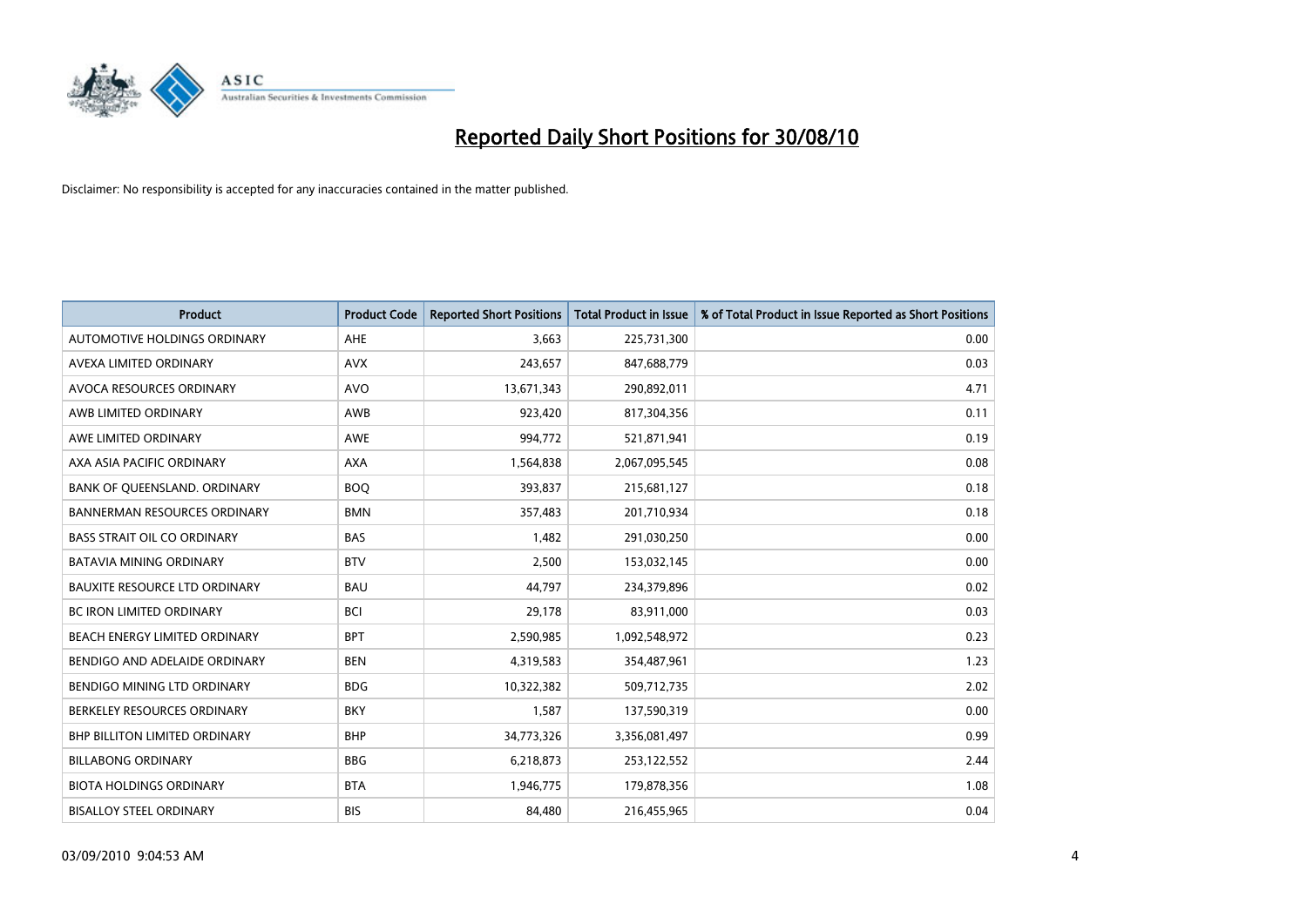

| <b>Product</b>                           | <b>Product Code</b> | <b>Reported Short Positions</b> | <b>Total Product in Issue</b> | % of Total Product in Issue Reported as Short Positions |
|------------------------------------------|---------------------|---------------------------------|-------------------------------|---------------------------------------------------------|
| BKI INVESTMENT LTD ORDINARY              | BKI                 | 508                             | 418,566,158                   | 0.00                                                    |
| <b>BLACKTHORN RESOURCES ORDINARY</b>     | <b>BTR</b>          | 35,848                          | 106,885,300                   | 0.03                                                    |
| <b>BLUESCOPE STEEL LTD ORDINARY</b>      | <b>BSL</b>          | 10,962,944                      | 1,823,322,017                 | 0.58                                                    |
| <b>BOART LONGYEAR ORDINARY</b>           | <b>BLY</b>          | 4,041,246                       | 461,163,412                   | 0.87                                                    |
| <b>BOOM LOGISTICS ORDINARY</b>           | <b>BOL</b>          | 377,999                         | 460,795,156                   | 0.08                                                    |
| <b>BORAL LIMITED, ORDINARY</b>           | <b>BLD</b>          | 20,896,765                      | 718,853,617                   | 2.90                                                    |
| BOTSWANA METALS LTD ORDINARY             | <b>BML</b>          | 7,000                           | 106,087,760                   | 0.01                                                    |
| <b>BOW ENERGY LIMITED ORDINARY</b>       | <b>BOW</b>          | 2,309,231                       | 280,607,187                   | 0.82                                                    |
| <b>BRADKEN LIMITED ORDINARY</b>          | <b>BKN</b>          | 642,941                         | 138,752,259                   | 0.47                                                    |
| <b>BRAMBLES LIMITED ORDINARY</b>         | <b>BXB</b>          | 8,967,084                       | 1,422,234,685                 | 0.62                                                    |
| BRAVURA SOLUTIONS ORDINARY               | <b>BVA</b>          | 1,252,779                       | 648,127,461                   | 0.19                                                    |
| <b>BREVILLE GROUP LTD ORDINARY</b>       | <b>BRG</b>          | 2,740                           | 129,515,322                   | 0.00                                                    |
| BRICKWORKS LIMITED ORDINARY              | <b>BKW</b>          | 6,492                           | 147,235,904                   | 0.00                                                    |
| <b>BROCKMAN RESOURCES ORDINARY</b>       | <b>BRM</b>          | 138,224                         | 141,588,151                   | 0.10                                                    |
| BT INVESTMENT MNGMNT ORDINARY            | <b>BTT</b>          | 548,650                         | 160,000,000                   | 0.34                                                    |
| <b>BUNNINGS WAREHOUSE ORDINARY UNITS</b> | <b>BWP</b>          | 328,492                         | 420,711,773                   | 0.08                                                    |
| <b>BURU ENERGY ORDINARY</b>              | <b>BRU</b>          | 171,612                         | 182,769,813                   | 0.09                                                    |
| CABCHARGE AUSTRALIA ORDINARY             | CAB                 | 1,273,761                       | 120,437,014                   | 1.06                                                    |
| CALTEX AUSTRALIA ORDINARY                | <b>CTX</b>          | 6,610,571                       | 270,000,000                   | 2.45                                                    |
| CAMPBELL BROTHERS ORDINARY               | <b>CPB</b>          | 469,313                         | 63,517,495                    | 0.74                                                    |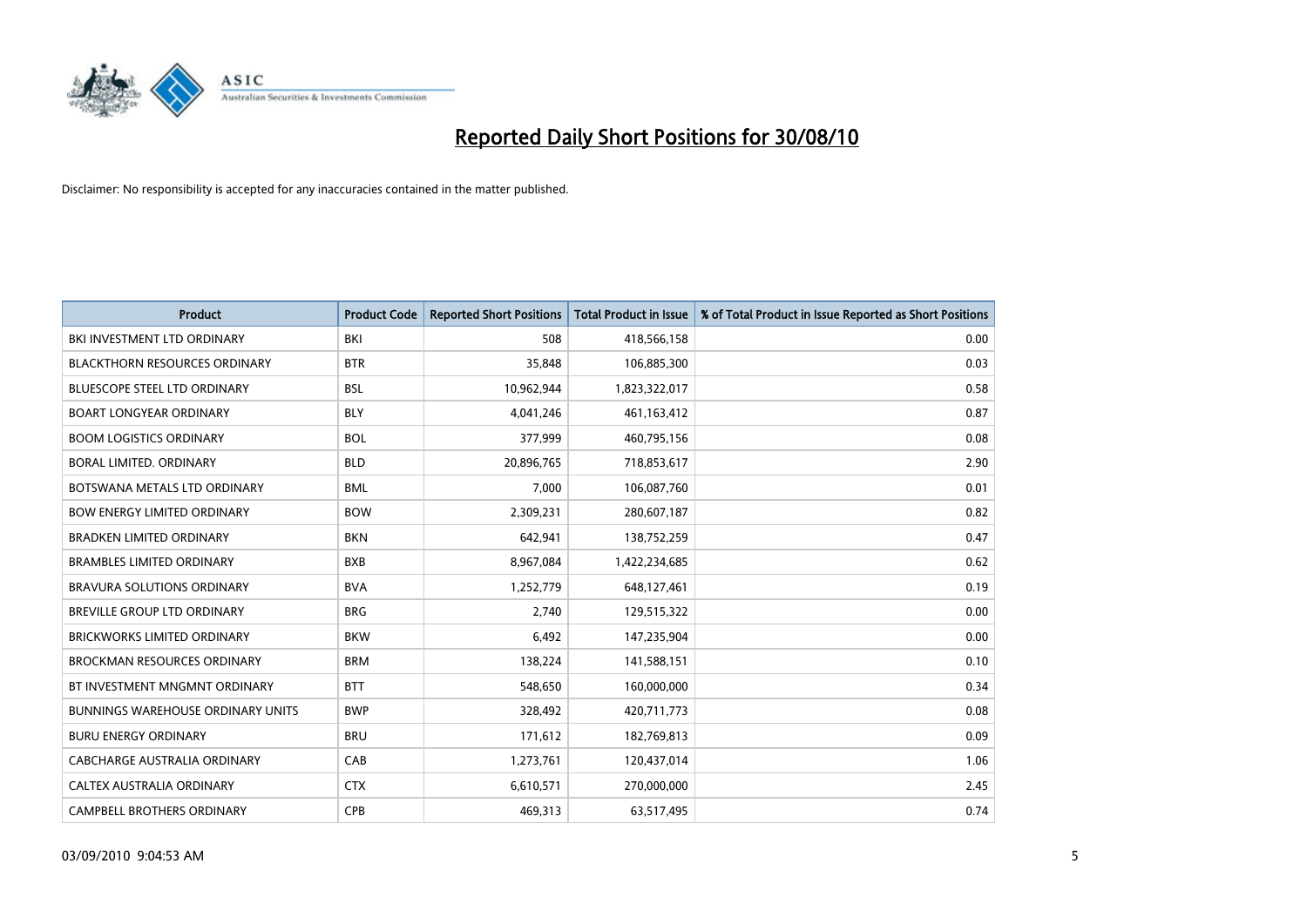

| <b>Product</b>                             | <b>Product Code</b> | <b>Reported Short Positions</b> | Total Product in Issue | % of Total Product in Issue Reported as Short Positions |
|--------------------------------------------|---------------------|---------------------------------|------------------------|---------------------------------------------------------|
| CAPE LAMBERT RES LTD ORDINARY              | <b>CFE</b>          | 532,779                         | 593,166,467            | 0.09                                                    |
| <b>CARBON ENERGY ORDINARY</b>              | <b>CNX</b>          | 306,597                         | 609,497,650            | 0.05                                                    |
| CARNARVON PETROLEUM ORDINARY               | <b>CVN</b>          | 1,993,358                       | 686,759,634            | 0.29                                                    |
| CARNEGIE WAVE ENERGY ORDINARY              | <b>CWE</b>          | 83,000                          | 565,237,627            | 0.01                                                    |
| <b>CARPATHIAN RESOURCES ORDINARY</b>       | <b>CPN</b>          | 75,000                          | 265,533,501            | 0.03                                                    |
| CARPENTARIA EXP. LTD ORDINARY              | CAP                 | 9,777                           | 93,821,301             | 0.01                                                    |
| CARSALES.COM LTD ORDINARY                  | <b>CRZ</b>          | 1,040,097                       | 232,490,800            | 0.44                                                    |
| CASH CONVERTERS ORD/DIV ACCESS             | CCV                 | 17,624                          | 379,761,025            | 0.00                                                    |
| <b>CASPIAN OIL &amp; GAS ORDINARY</b>      | CIG                 | 50,000                          | 1,331,500,513          | 0.00                                                    |
| CATALPA RESOURCES ORDINARY                 | CAH                 | 91,882                          | 162,749,311            | 0.06                                                    |
| <b>CEC GROUP LIMITED ORDINARY</b>          | <b>CEG</b>          | 1,750                           | 79,662,662             | 0.00                                                    |
| <b>CELLNET GROUP ORDINARY</b>              | <b>CLT</b>          | 1,342                           | 73,135,185             | 0.00                                                    |
| CENTENNIAL COAL ORDINARY                   | CEY                 | 2,858,884                       | 395,028,737            | 0.72                                                    |
| CENTRAL PETROLEUM ORDINARY                 | <b>CTP</b>          | 11,455                          | 907,291,115            | 0.00                                                    |
| <b>CENTRO PROPERTIES UNITS/ORD STAPLED</b> | <b>CNP</b>          | 280,179                         | 972,414,514            | 0.03                                                    |
| CENTRO RETAIL GROUP STAPLED SECURITIES     | <b>CER</b>          | 683,466                         | 2,286,399,424          | 0.03                                                    |
| <b>CERAMIC FUEL CELLS ORDINARY</b>         | <b>CFU</b>          | 79,718                          | 1,029,873,280          | 0.01                                                    |
| <b>CFS RETAIL PROPERTY UNITS</b>           | <b>CFX</b>          | 64,909,383                      | 2,530,069,990          | 2.57                                                    |
| CHALLENGER DIV.PRO. STAPLED UNITS          | <b>CDI</b>          | 4                               | 913,426,007            | 0.00                                                    |
| CHALLENGER F.S.G.LTD ORDINARY              | CGF                 | 9,506,035                       | 499.473.232            | 1.90                                                    |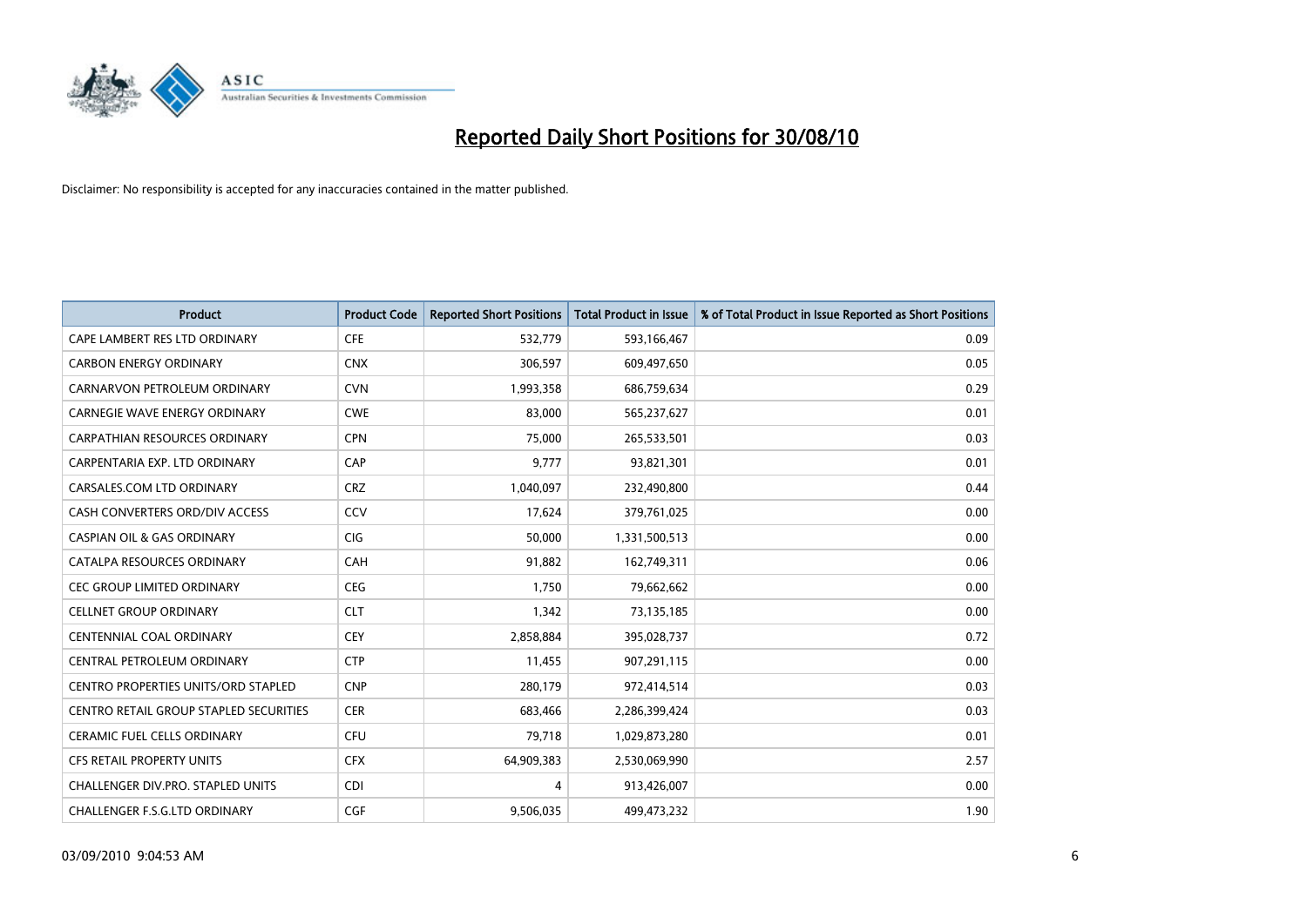

| <b>Product</b>                          | <b>Product Code</b> | <b>Reported Short Positions</b> | <b>Total Product in Issue</b> | % of Total Product in Issue Reported as Short Positions |
|-----------------------------------------|---------------------|---------------------------------|-------------------------------|---------------------------------------------------------|
| <b>CHANDLER MACLEOD LTD ORDINARY</b>    | <b>CMG</b>          | 11,970                          | 421,812,960                   | 0.00                                                    |
| CHARTER HALL GROUP STAPLED US PROHIBIT. | CHC                 | 83,770                          | 1,212,723,832                 | 0.00                                                    |
| <b>CHARTER HALL OFFICE UNIT</b>         | COO                 | 727,811                         | 4,933,132,725                 | 0.01                                                    |
| <b>CHARTER HALL RETAIL UNITS</b>        | <b>COR</b>          | 1,985,106                       | 1,529,040,700                 | 0.13                                                    |
| CHEMGENEX PHARMACEUT ORDINARY           | <b>CXS</b>          | 221,509                         | 283,348,870                   | 0.08                                                    |
| CITADEL RESOURCE GRP ORDINARY           | CGG                 | 1,922,700                       | 2,367,460,116                 | 0.08                                                    |
| CITIGOLD CORP LTD ORDINARY              | <b>CTO</b>          | 842,585                         | 928,565,634                   | 0.09                                                    |
| <b>CLOUGH LIMITED ORDINARY</b>          | <b>CLO</b>          | 457,267                         | 768,806,269                   | 0.05                                                    |
| <b>COAL &amp; ALLIED ORDINARY</b>       | <b>CNA</b>          | 4,415                           | 86,584,735                    | 0.00                                                    |
| COAL OF AFRICA LTD ORDINARY             | <b>CZA</b>          | 187,703                         | 530,514,663                   | 0.04                                                    |
| COCA-COLA AMATIL ORDINARY               | <b>CCL</b>          | 2,677,985                       | 754,614,469                   | 0.35                                                    |
| <b>COCHLEAR LIMITED ORDINARY</b>        | <b>COH</b>          | 524,907                         | 56,574,987                    | 0.90                                                    |
| <b>COCKATOO COAL ORDINARY</b>           | <b>COK</b>          | 899,162                         | 602,507,380                   | 0.15                                                    |
| <b>COEUR D'ALENE MINES. CDI 1:1</b>     | <b>CXC</b>          | 1,000                           | 4,427,833                     | 0.02                                                    |
| <b>COFFEY INTERNATIONAL ORDINARY</b>    | <b>COF</b>          | 12,851                          | 129,035,760                   | 0.01                                                    |
| COMMONWEALTH BANK, ORDINARY             | <b>CBA</b>          | 16,687,944                      | 1,548,817,874                 | 1.03                                                    |
| COMMONWEALTH PROP ORDINARY UNITS        | <b>CPA</b>          | 22,226,085                      | 2,012,803,230                 | 1.11                                                    |
| <b>COMPASS RESOURCES ORDINARY</b>       | <b>CMR</b>          | 101,480                         | 147,402,920                   | 0.07                                                    |
| <b>COMPUTERSHARE LTD ORDINARY</b>       | <b>CPU</b>          | 3,505,964                       | 555,664,059                   | 0.61                                                    |
| <b>CONNECTEAST GROUP STAPLED</b>        | <b>CEU</b>          | 26,937,385                      | 3,940,145,951                 | 0.68                                                    |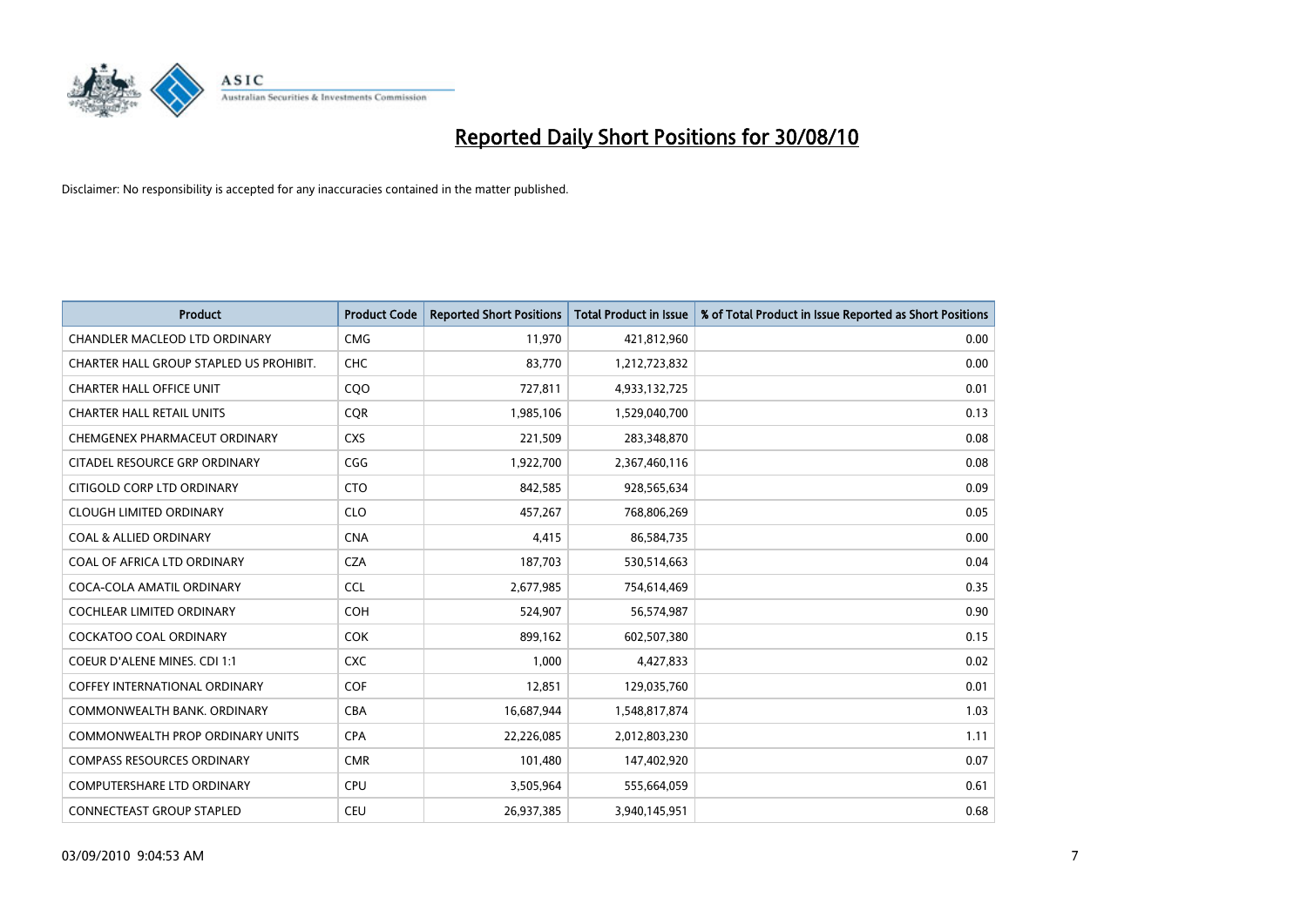

| <b>Product</b>                      | <b>Product Code</b> | <b>Reported Short Positions</b> | Total Product in Issue | % of Total Product in Issue Reported as Short Positions |
|-------------------------------------|---------------------|---------------------------------|------------------------|---------------------------------------------------------|
| CONQUEST MINING ORDINARY            | CQT                 | 3,979,003                       | 353,151,103            | 1.13                                                    |
| CONSOLIDATED MEDIA. ORDINARY        | <b>CMI</b>          | 2,565,594                       | 596,758,471            | 0.44                                                    |
| CONTANGO MICROCAP ORDINARY          | <b>CTN</b>          | 7,500                           | 150,088,688            | 0.00                                                    |
| COPPER STRIKE LTD ORDINARY          | <b>CSE</b>          | 714                             | 116,455,571            | 0.00                                                    |
| <b>CORPORATE EXPRESS ORDINARY</b>   | <b>CXP</b>          | 148                             | 169,366,966            | 0.00                                                    |
| <b>COUNT FINANCIAL ORDINARY</b>     | COU                 | 1,382,550                       | 259,888,869            | 0.53                                                    |
| <b>CRANE GROUP LIMITED ORDINARY</b> | <b>CRG</b>          | 3,781,441                       | 78,286,427             | 4.79                                                    |
| CREDIT CORP GROUP ORDINARY          | <b>CCP</b>          | 2,000                           | 44,528,950             | 0.00                                                    |
| CROMWELL GROUP STAPLED SECURITIES   | <b>CMW</b>          | 17,000                          | 898,886,642            | 0.00                                                    |
| <b>CROWN LIMITED ORDINARY</b>       | <b>CWN</b>          | 3,873,845                       | 753,555,290            | 0.51                                                    |
| <b>CSG LIMITED ORDINARY</b>         | CSV                 | 66,976                          | 242,946,695            | 0.03                                                    |
| <b>CSL LIMITED ORDINARY</b>         | <b>CSL</b>          | 12,792,729                      | 549,698,043            | 2.29                                                    |
| <b>CSR LIMITED ORDINARY</b>         | <b>CSR</b>          | 5,206,788                       | 1,514,920,814          | 0.34                                                    |
| <b>CUDECO LIMITED ORDINARY</b>      | CDU                 | 402,792                         | 136,065,740            | 0.29                                                    |
| <b>CUSTOMERS LIMITED ORDINARY</b>   | CUS                 | 26,811                          | 135,521,531            | 0.02                                                    |
| DART ENERGY LTD ORDINARY            | <b>DTE</b>          | 1,262,992                       | 419,748,184            | 0.29                                                    |
| DAVID JONES LIMITED ORDINARY        | <b>DJS</b>          | 19,510,312                      | 510,945,759            | 3.81                                                    |
| DECMIL GROUP LIMITED ORDINARY       | <b>DCG</b>          | 17,397                          | 123,754,568            | 0.01                                                    |
| DEEP YELLOW LIMITED ORDINARY        | <b>DYL</b>          | 244,845                         | 1,125,814,458          | 0.02                                                    |
| DEVINE LIMITED ORDINARY             | <b>DVN</b>          | 1,000                           | 634,918,223            | 0.00                                                    |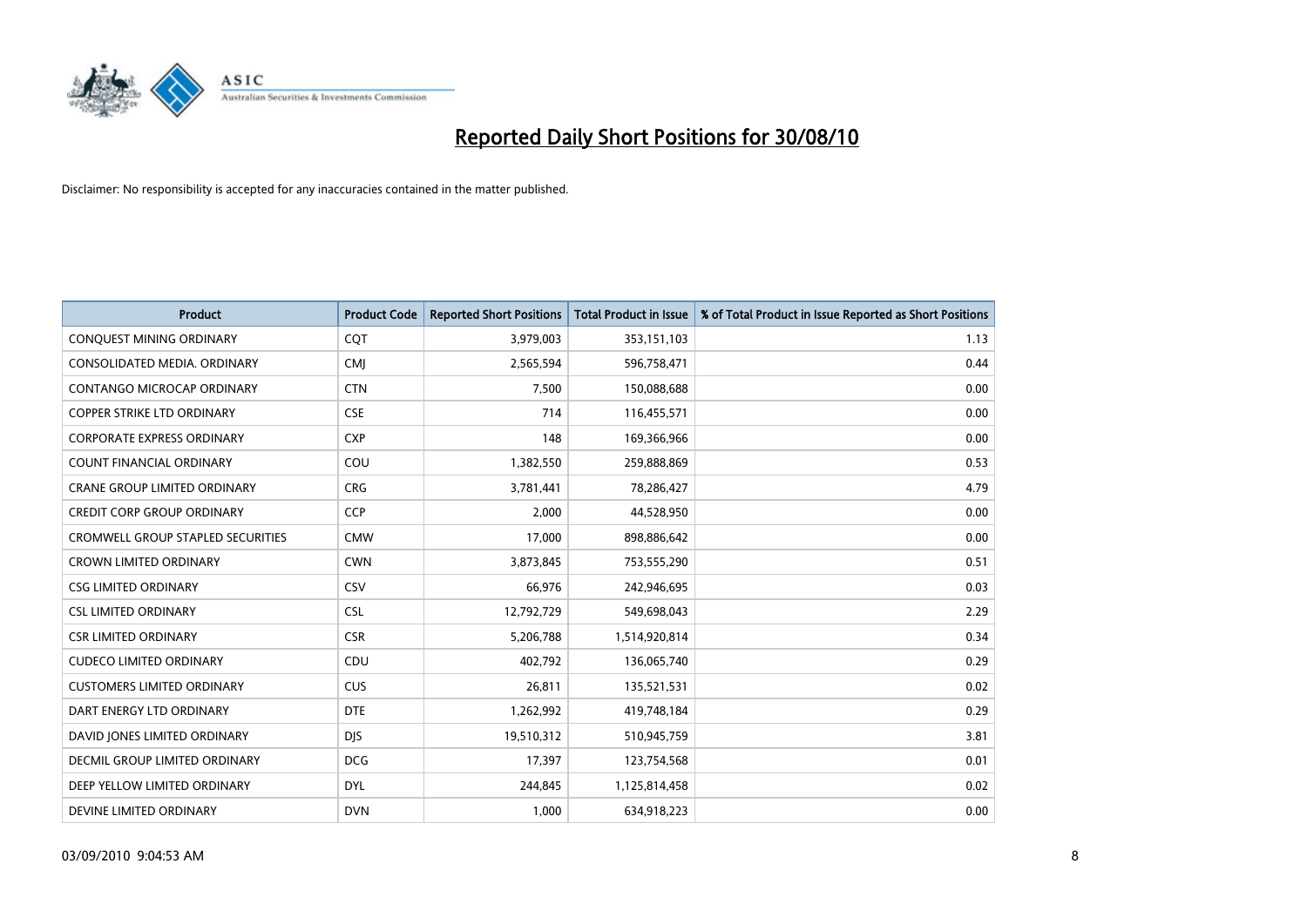

| <b>Product</b>                            | <b>Product Code</b> | <b>Reported Short Positions</b> | <b>Total Product in Issue</b> | % of Total Product in Issue Reported as Short Positions |
|-------------------------------------------|---------------------|---------------------------------|-------------------------------|---------------------------------------------------------|
| DEXUS PROPERTY GROUP STAPLED UNITS        | <b>DXS</b>          | 10,535,902                      | 4,820,821,799                 | 0.22                                                    |
| DOMINION MINING ORDINARY                  | <b>DOM</b>          | 400,582                         | 103,327,059                   | 0.38                                                    |
| DOMINO PIZZA ENTERPR ORDINARY             | <b>DMP</b>          | 2                               | 68,285,174                    | 0.00                                                    |
| DOWNER EDI LIMITED ORDINARY               | <b>DOW</b>          | 1,541,982                       | 336,582,351                   | 0.48                                                    |
| DUET GROUP STAPLED US PROHIBIT.           | <b>DUE</b>          | 277,874                         | 887,304,690                   | 0.03                                                    |
| DULUXGROUP LIMITED ORDINARY               | <b>DLX</b>          | 125,521                         | 366,945,710                   | 0.03                                                    |
| <b>EASTERN STAR GAS ORDINARY</b>          | ESG                 | 1,997,896                       | 991,272,041                   | 0.19                                                    |
| EDT RETAIL TRUST UNITS                    | <b>EDT</b>          | 99,457                          | 4,700,290,868                 | 0.00                                                    |
| ELDERS LIMITED ORDINARY                   | <b>ELD</b>          | 11,196,441                      | 448,598,480                   | 2.49                                                    |
| ELDORADO GOLD CORP CDI 1:1                | EAU                 | 23,182                          | 22,388,646                    | 0.10                                                    |
| ELIXIR PETROLEUM LTD ORDINARY             | <b>EXR</b>          | 324,400                         | 188,988,472                   | 0.17                                                    |
| <b>EMECO HOLDINGS ORDINARY</b>            | <b>EHL</b>          | 1,860,346                       | 631,237,586                   | 0.30                                                    |
| <b>ENERGY RESOURCES ORDINARY 'A'</b>      | <b>ERA</b>          | 366,553                         | 190,737,934                   | 0.18                                                    |
| <b>ENERGY WORLD CORPOR, ORDINARY</b>      | <b>EWC</b>          | 6,422,614                       | 1,561,166,672                 | 0.40                                                    |
| <b>ENTEK ENERGY LTD ORDINARY</b>          | <b>ETE</b>          | 489,903                         | 225,192,535                   | 0.22                                                    |
| <b>ENTELLECT SOLUTIONS ORDINARY</b>       | <b>ESN</b>          | 464,050                         | 1,740,334,200                 | 0.03                                                    |
| <b>ENVESTRA LIMITED ORDINARY</b>          | <b>ENV</b>          | 409,685                         | 1,386,827,962                 | 0.03                                                    |
| EQUINOX MINERALS LTD CHESS DEPOSITARY INT | EON                 | 8,346,410                       | 707,818,211                   | 1.18                                                    |
| ETFS METALS. ETFS GOLD                    | GOLD                | 20,000                          | 5,068,633                     | 0.39                                                    |
| EVEREST FINANCIAL ORDINARY                | <b>EFG</b>          | 4.300                           | 251,442,316                   | 0.00                                                    |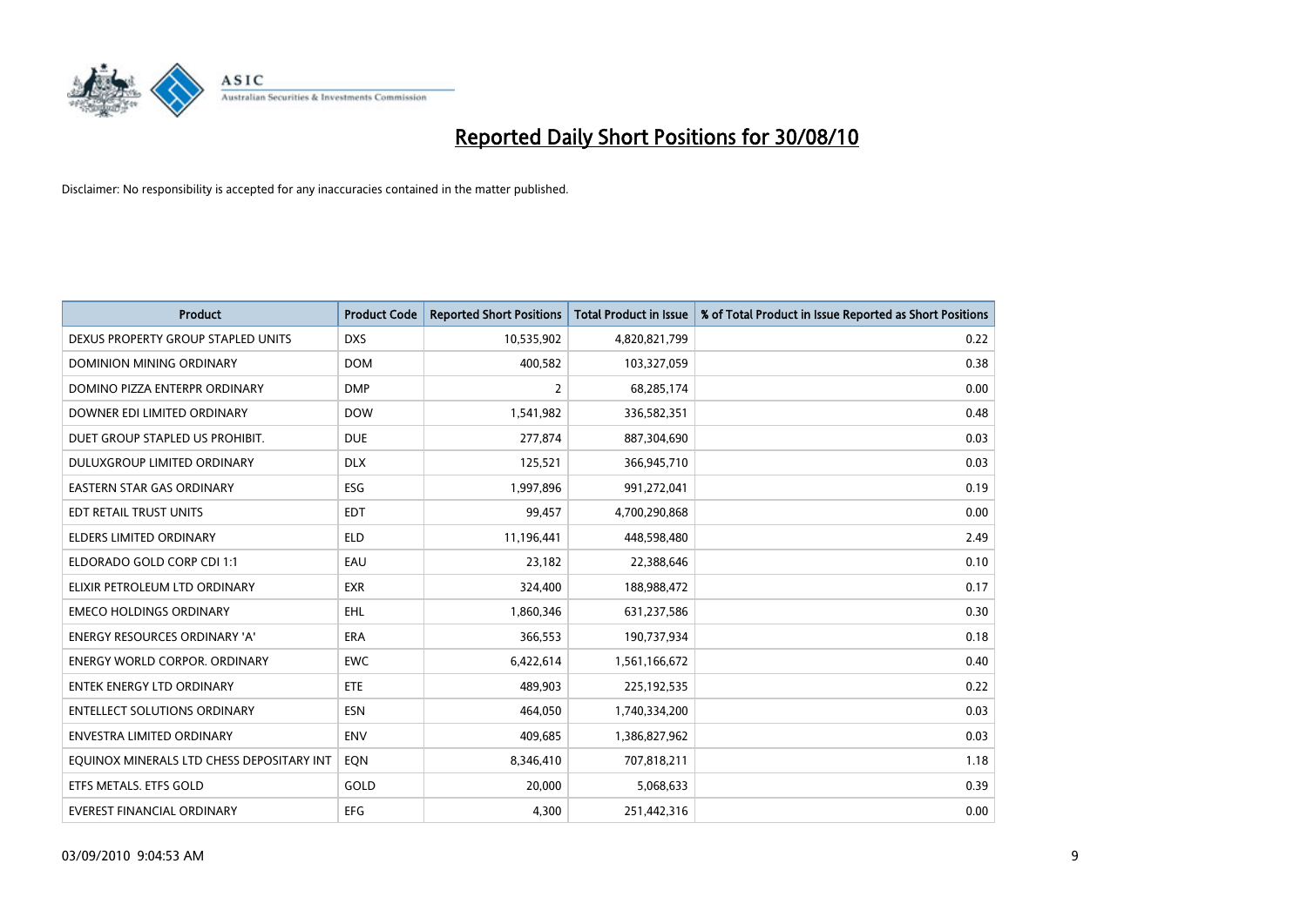

| <b>Product</b>                        | <b>Product Code</b> | <b>Reported Short Positions</b> | <b>Total Product in Issue</b> | % of Total Product in Issue Reported as Short Positions |
|---------------------------------------|---------------------|---------------------------------|-------------------------------|---------------------------------------------------------|
| <b>EXTRACT RESOURCES ORDINARY</b>     | <b>EXT</b>          | 1,621,019                       | 243,302,298                   | 0.65                                                    |
| FAIRFAX MEDIA LTD ORDINARY            | <b>FXJ</b>          | 280,648,247                     | 2,351,955,725                 | 11.92                                                   |
| FANTASTIC HOLDINGS ORDINARY           | <b>FAN</b>          | 888                             | 102,669,351                   | 0.00                                                    |
| FERRAUS LIMITED ORDINARY              | <b>FRS</b>          | 370                             | 202,695,137                   | 0.00                                                    |
| FISHER & PAYKEL APP. ORDINARY         | <b>FPA</b>          | 9,580,908                       | 724,235,162                   | 1.32                                                    |
| FISHER & PAYKEL H. ORDINARY           | <b>FPH</b>          | 1,596,098                       | 517,418,502                   | 0.31                                                    |
| FKP PROPERTY GROUP STAPLED SECURITIES | <b>FKP</b>          | 1,340,014                       | 1,166,821,398                 | 0.12                                                    |
| FLEETWOOD CORP ORDINARY               | <b>FWD</b>          | 91,533                          | 56,467,182                    | 0.16                                                    |
| FLETCHER BUILDING ORDINARY            | <b>FBU</b>          | 397,512                         | 606,946,993                   | 0.06                                                    |
| FLEXIGROUP LIMITED ORDINARY           | <b>FXL</b>          | 73,791                          | 270,818,164                   | 0.03                                                    |
| FLIGHT CENTRE ORDINARY                | <b>FLT</b>          | 2,522,533                       | 99,782,560                    | 2.53                                                    |
| FLINDERS MINES LTD ORDINARY           | <b>FMS</b>          | 20,659,883                      | 1,820,149,571                 | 1.14                                                    |
| <b>FOCUS MINERALS LTD ORDINARY</b>    | <b>FML</b>          | 107,943                         | 2,865,543,210                 | 0.00                                                    |
| FORTE ENERGY NL ORDINARY              | <b>FTE</b>          | 2,658,986                       | 580,658,031                   | 0.46                                                    |
| FORTESCUE METALS GRP ORDINARY         | <b>FMG</b>          | 27,681,881                      | 3,107,448,900                 | 0.86                                                    |
| <b>FOSTER'S GROUP ORDINARY</b>        | FGL                 | 8,652,500                       | 1,930,432,682                 | 0.42                                                    |
| FTD CORPORATION ORDINARY              | <b>FTD</b>          | 8,088                           | 100,421,069                   | 0.01                                                    |
| <b>FUNTASTIC LIMITED ORDINARY</b>     | <b>FUN</b>          | 322,528                         | 340,997,682                   | 0.09                                                    |
| <b>G.U.D. HOLDINGS ORDINARY</b>       | <b>GUD</b>          | 184,132                         | 67,703,709                    | 0.27                                                    |
| <b>GALAXY RESOURCES ORDINARY</b>      | <b>GXY</b>          | 172,440                         | 190,553,358                   | 0.09                                                    |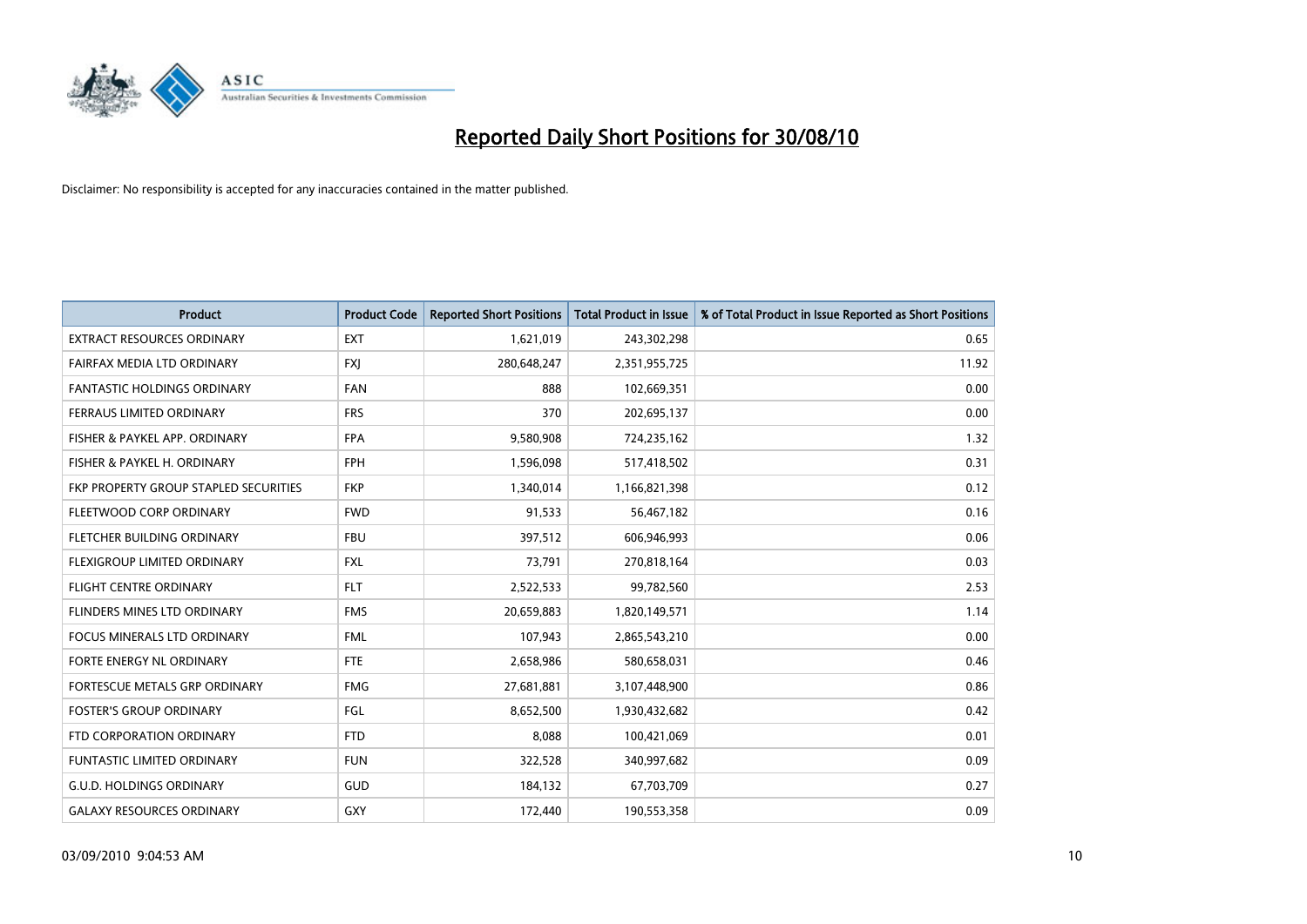

| <b>Product</b>                                   | <b>Product Code</b> | <b>Reported Short Positions</b> | Total Product in Issue | % of Total Product in Issue Reported as Short Positions |
|--------------------------------------------------|---------------------|---------------------------------|------------------------|---------------------------------------------------------|
| <b>GEODYNAMICS LIMITED ORDINARY</b>              | GDY                 | 436,407                         | 292,840,219            | 0.15                                                    |
| <b>GINDALBIE METALS LTD ORDINARY</b>             | <b>GBG</b>          | 6,162,143                       | 849,478,099            | 0.71                                                    |
| <b>GIRALIA RESOURCES NL ORDINARY</b>             | <b>GIR</b>          | 296,993                         | 178,360,170            | 0.16                                                    |
| <b>GLOBAL MINING ORDINARY</b>                    | <b>GMI</b>          | 8,951                           | 194,070,347            | 0.00                                                    |
| <b>GLOUCESTER COAL ORDINARY</b>                  | GCL                 | 289,786                         | 81,962,133             | 0.36                                                    |
| <b>GME RESOURCES LTD ORDINARY</b>                | <b>GME</b>          | 800                             | 302,352,750            | 0.00                                                    |
| <b>GOLDEN GATE PETROL ORDINARY</b>               | GGP                 | 11,538                          | 975,826,623            | 0.00                                                    |
| <b>GOLDEN WEST RESOURCE ORDINARY</b>             | <b>GWR</b>          | 1,617                           | 164,606,127            | 0.00                                                    |
| <b>GOODMAN FIELDER. ORDINARY</b>                 | <b>GFF</b>          | 4,680,686                       | 1,380,386,438          | 0.35                                                    |
| <b>GOODMAN GROUP STAPLED US PROHIBIT.</b>        | <b>GMG</b>          | 6,788,842                       | 6,369,751,394          | 0.11                                                    |
| <b>GPT GROUP STAPLED SEC.</b>                    | <b>GPT</b>          | 13,391,085                      | 1,855,529,431          | 0.70                                                    |
| <b>GRAINCORP LIMITED A CLASS ORDINARY</b>        | <b>GNC</b>          | 1,103,863                       | 198,318,900            | 0.56                                                    |
| <b>GRANGE RESOURCES, ORDINARY</b>                | <b>GRR</b>          | 1,536,537                       | 1,152,077,403          | 0.14                                                    |
| <b>GREAT SOUTHERN LTD ORDINARY</b>               | GTP                 | 5,158,484                       | 643,234,118            | 0.80                                                    |
| <b>GREENLAND MIN EN LTD ORDINARY</b>             | GGG                 | 42,900                          | 249,905,308            | 0.02                                                    |
| <b>GRYPHON MINERALS LTD ORDINARY</b>             | GRY                 | 75,384                          | 247,993,363            | 0.03                                                    |
| <b>GUINNESS PEAT GROUP. CHESS DEPOSITARY INT</b> | GPG                 | 55                              | 305,559,089            | 0.00                                                    |
| <b>GUNNS LIMITED ORDINARY</b>                    | <b>GNS</b>          | 13,009,728                      | 806,734,892            | 1.61                                                    |
| <b>GWA INTERNATIONAL ORDINARY</b>                | <b>GWT</b>          | 3,910,351                       | 301,102,514            | 1.28                                                    |
| <b>HARVEY NORMAN ORDINARY</b>                    | <b>HVN</b>          | 33,018,554                      | 1,062,316,784          | 3.09                                                    |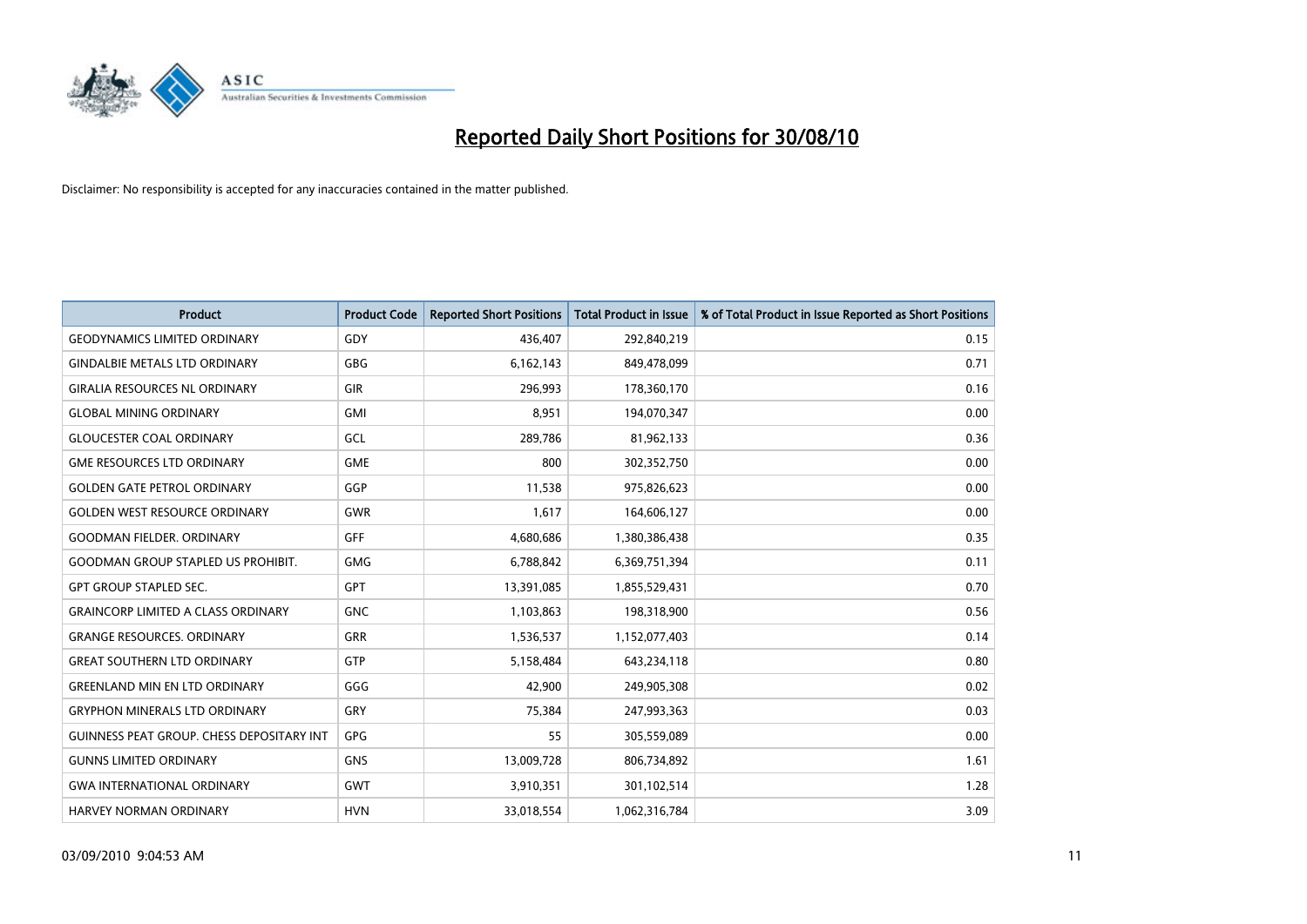

| <b>Product</b>                        | <b>Product Code</b> | <b>Reported Short Positions</b> | Total Product in Issue | % of Total Product in Issue Reported as Short Positions |
|---------------------------------------|---------------------|---------------------------------|------------------------|---------------------------------------------------------|
| HASTIE GROUP LIMITED ORDINARY         | <b>HST</b>          | 85,072                          | 239,716,924            | 0.04                                                    |
| HASTINGS DIVERSIFIED STAPLED SECURITY | <b>HDF</b>          | 402,154                         | 513,336,482            | 0.06                                                    |
| <b>HEALTHSCOPE LIMITED ORDINARY</b>   | <b>HSP</b>          | 1,631,414                       | 317,335,186            | 0.52                                                    |
| HEARTWARE INT INC CDI 35:1            | <b>HIN</b>          | 272,008                         | 72,583,000             | 0.37                                                    |
| <b>HENDERSON GROUP CDI 1:1</b>        | <b>HGG</b>          | 200,657                         | 566,751,863            | 0.03                                                    |
| HFA HOLDINGS LIMITED ORDINARY         | <b>HFA</b>          | 68,704                          | 469,330,170            | 0.01                                                    |
| <b>HIGHLANDS PACIFIC ORDINARY</b>     | <b>HIG</b>          | 2,382,826                       | 683,062,148            | 0.35                                                    |
| HILLGROVE RES LTD ORDINARY            | <b>HGO</b>          | 279,657                         | 482,618,890            | 0.06                                                    |
| HILLS INDUSTRIES LTD ORDINARY         | HIL                 | 2,305,101                       | 248,219,660            | 0.93                                                    |
| HORIZON OIL LIMITED ORDINARY          | <b>HZN</b>          | 2,724,144                       | 1,126,621,515          | 0.24                                                    |
| HUNNU COAL LIMITED ORDINARY           | <b>HUN</b>          | 491                             | 109,600,002            | 0.00                                                    |
| <b>ICON ENERGY LIMITED ORDINARY</b>   | <b>ICN</b>          | 301,917                         | 439,801,394            | 0.07                                                    |
| <b>IINET LIMITED ORDINARY</b>         | <b>IIN</b>          | 1,104,696                       | 151,898,119            | 0.73                                                    |
| <b>ILUKA RESOURCES ORDINARY</b>       | <b>ILU</b>          | 6,668,650                       | 418,700,517            | 1.59                                                    |
| <b>IMDEX LIMITED ORDINARY</b>         | <b>IMD</b>          | 490                             | 195,047,128            | 0.00                                                    |
| IMF (AUSTRALIA) LTD ORDINARY          | <b>IMF</b>          | 375,185                         | 122,496,819            | 0.31                                                    |
| <b>IMX RESOURCES LTD ORDINARY</b>     | <b>IXR</b>          | 20,000                          | 260,252,803            | 0.01                                                    |
| <b>INCITEC PIVOT ORDINARY</b>         | IPL                 | 7,897,124                       | 1,628,730,107          | 0.48                                                    |
| <b>INDAGO RESOURCES LTD ORDINARY</b>  | <b>IDG</b>          | 8,179                           | 90,225,242             | 0.01                                                    |
| INDEPENDENCE GROUP ORDINARY           | <b>IGO</b>          | 108,669                         | 113,813,539            | 0.09                                                    |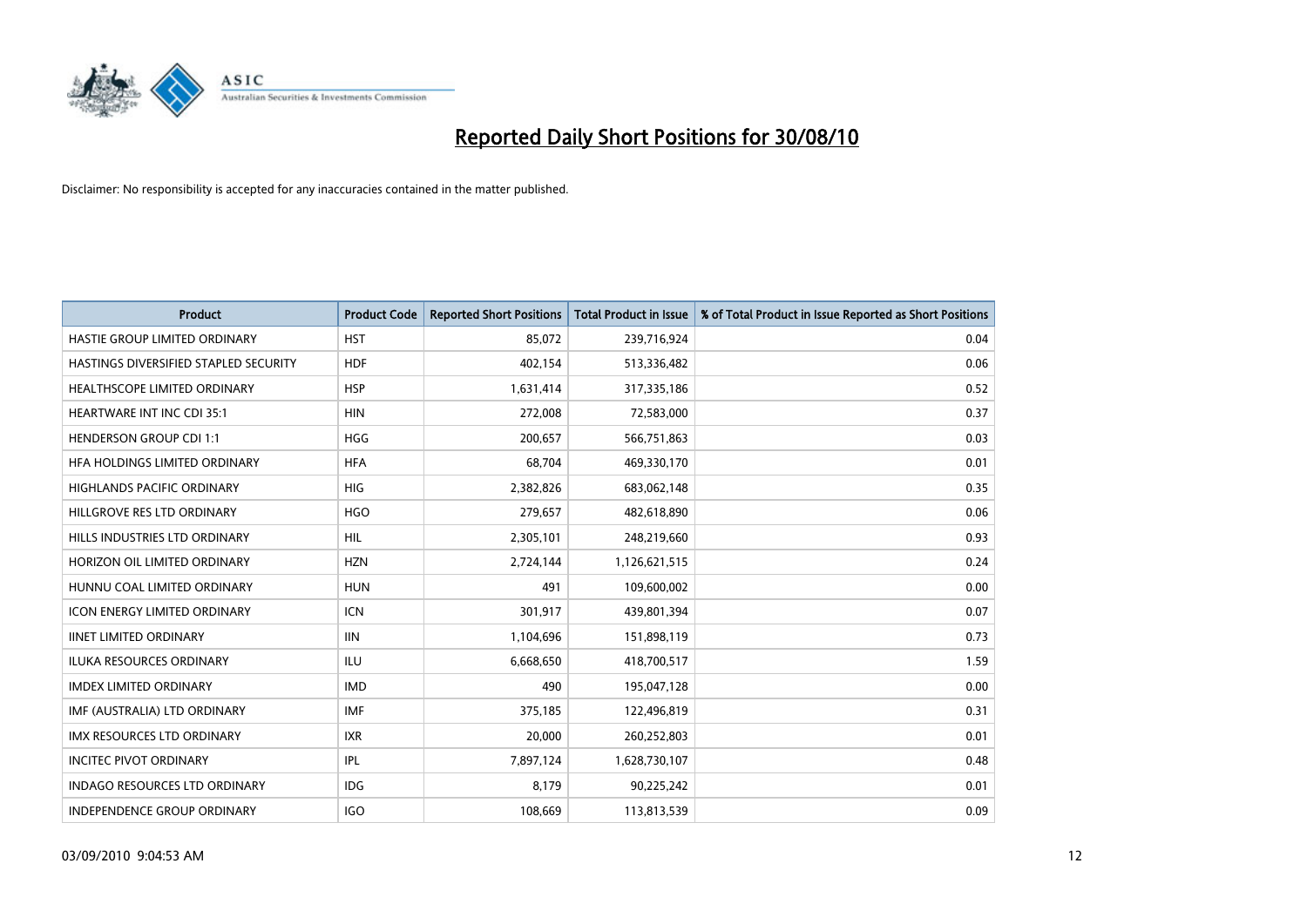

| <b>Product</b>                           | <b>Product Code</b> | <b>Reported Short Positions</b> | <b>Total Product in Issue</b> | % of Total Product in Issue Reported as Short Positions |
|------------------------------------------|---------------------|---------------------------------|-------------------------------|---------------------------------------------------------|
| <b>INDOPHIL RESOURCES ORDINARY</b>       | <b>IRN</b>          | 296,119                         | 423,428,803                   | 0.07                                                    |
| INDUSTREA LIMITED ORDINARY               | <b>IDL</b>          | 1,619,095                       | 956,668,877                   | 0.16                                                    |
| <b>INFIGEN ENERGY STAPLED SECURITIES</b> | <b>IFN</b>          | 6,090,609                       | 760,374,428                   | 0.80                                                    |
| ING INDUSTRIAL FUND UNITS                | <b>IIF</b>          | 3,051,740                       | 2,592,249,647                 | 0.11                                                    |
| ING OFFICE FUND STAPLED SECURITIES       | <b>IOF</b>          | 134,988                         | 2,729,071,212                 | 0.00                                                    |
| ING RE COM GROUP STAPLED SECURITIES      | <b>ILF</b>          | 9,075                           | 441,029,194                   | 0.00                                                    |
| <b>INSURANCE AUSTRALIA ORDINARY</b>      | <b>IAG</b>          | 2,799,484                       | 2,078,994,021                 | 0.13                                                    |
| INTEGRA MINING LTD. ORDINARY             | <b>IGR</b>          | 1,546,596                       | 755,792,394                   | 0.20                                                    |
| <b>INTOLL GROUP STAPLED SECURITIES</b>   | <b>ITO</b>          | 1,510,862                       | 2,261,732,048                 | 0.07                                                    |
| <b>INTREPID MINES ORDINARY</b>           | <b>IAU</b>          | 398,036                         | 430,279,346                   | 0.09                                                    |
| <b>INVOCARE LIMITED ORDINARY</b>         | <b>IVC</b>          | 987,768                         | 102,069,091                   | 0.97                                                    |
| ION LIMITED ORDINARY                     | <b>ION</b>          | 164,453                         | 256,365,105                   | 0.06                                                    |
| <b>IOOF HOLDINGS LTD ORDINARY</b>        | IFL.                | 2,113,428                       | 229,794,395                   | 0.90                                                    |
| <b>IRESS MARKET TECH. ORDINARY</b>       | <b>IRE</b>          | 1,714,828                       | 126,018,142                   | 1.36                                                    |
| <b>IRON ORE HOLDINGS ORDINARY</b>        | <b>IOH</b>          | 46,361                          | 135,381,616                   | 0.03                                                    |
| <b>ISHARES MSCI EAFE CDI 1:1</b>         | <b>IVE</b>          | 78,119                          | 590,400,000                   | 0.01                                                    |
| ISHARES MSCI EM MKTS CDI 1:1             | <b>IEM</b>          | 38,392                          | 425,700,000                   | 0.01                                                    |
| <b>ISOFT GROUP LIMITED ORDINARY</b>      | <b>ISF</b>          | 15,711,951                      | 1,066,683,511                 | 1.49                                                    |
| <b>IVANHOE AUSTRALIA ORDINARY</b>        | <b>IVA</b>          | 1,098,429                       | 407,725,785                   | 0.27                                                    |
| <b>JABIRU METALS LTD ORDINARY</b>        | <b>IML</b>          | 470,299                         | 552,619,180                   | 0.08                                                    |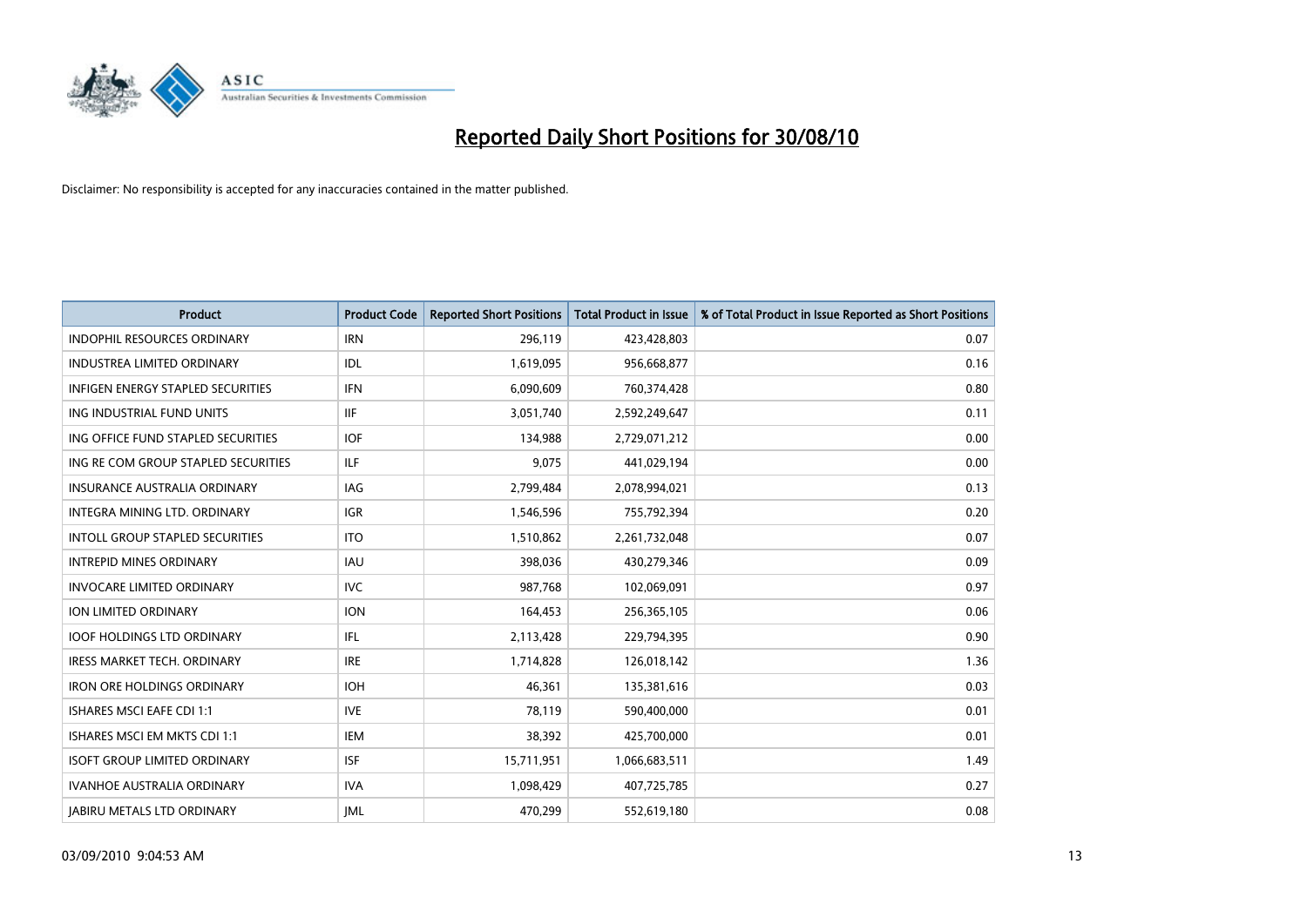

| <b>Product</b>                                  | <b>Product Code</b> | <b>Reported Short Positions</b> | <b>Total Product in Issue</b> | % of Total Product in Issue Reported as Short Positions |
|-------------------------------------------------|---------------------|---------------------------------|-------------------------------|---------------------------------------------------------|
| <b>JAMES HARDIE INDUST CHESS DEPOSITARY INT</b> | <b>JHX</b>          | 11,443,678                      | 435,438,790                   | 2.62                                                    |
| <b>JAMESON RESOURCES ORDINARY</b>               | <b>JAL</b>          | 1,600,000                       | 63,885,910                    | 2.50                                                    |
| <b>JB HI-FI LIMITED ORDINARY</b>                | <b>IBH</b>          | 5,679,463                       | 108,892,166                   | 5.22                                                    |
| KAGARA LTD ORDINARY                             | KZL                 | 5,059,851                       | 674,489,717                   | 0.76                                                    |
| KAROON GAS AUSTRALIA ORDINARY                   | <b>KAR</b>          | 211,548                         | 177,546,198                   | 0.11                                                    |
| KATHMANDU HOLD LTD ORDINARY                     | <b>KMD</b>          | 977,837                         | 200,000,000                   | 0.48                                                    |
| <b>KEYBRIDGE CAPITAL ORDINARY</b>               | <b>KBC</b>          | 5,999                           | 172,070,564                   | 0.00                                                    |
| KIMBERLEY METALS LTD ORDINARY                   | KBL                 | 2,609                           | 94,490,816                    | 0.00                                                    |
| KINGSGATE CONSOLID. ORDINARY                    | <b>KCN</b>          | 356,356                         | 100,734,116                   | 0.34                                                    |
| LEIGHTON HOLDINGS ORDINARY                      | LEI                 | 2,738,216                       | 300,692,299                   | 0.89                                                    |
| LEND LEASE GROUP UNIT/ORD STAPLED               | LLC                 | 323,388                         | 565,558,754                   | 0.06                                                    |
| LIHIR GOLD LIMITED. ORDINARY                    | LGL                 | 2,875,704                       | 2,368,729,935                 | 0.11                                                    |
| LINC ENERGY LTD ORDINARY                        | <b>LNC</b>          | 1,117,474                       | 494,947,572                   | 0.23                                                    |
| LYNAS CORPORATION ORDINARY                      | <b>LYC</b>          | 7,552,756                       | 1,656,249,093                 | 0.46                                                    |
| MAC SERVICES (THE) ORDINARY                     | <b>MSL</b>          | 19,595                          | 165,966,692                   | 0.01                                                    |
| MACARTHUR COAL ORDINARY                         | <b>MCC</b>          | 1,754,125                       | 254,333,109                   | 0.69                                                    |
| <b>MACMAHON HOLDINGS ORDINARY</b>               | <b>MAH</b>          | 8,200,784                       | 733,711,705                   | 1.12                                                    |
| MACQ ATLAS ROADS GRP ORDINARY STAPLED           | <b>MQA</b>          | 3,461,835                       | 452,345,907                   | 0.76                                                    |
| MACQUARIE GROUP LTD ORDINARY                    | <b>MOG</b>          | 5,763,591                       | 345,601,301                   | 1.66                                                    |
| MANTRA RESOURCES ORDINARY                       | <b>MRU</b>          | 8,148                           | 130,229,188                   | 0.01                                                    |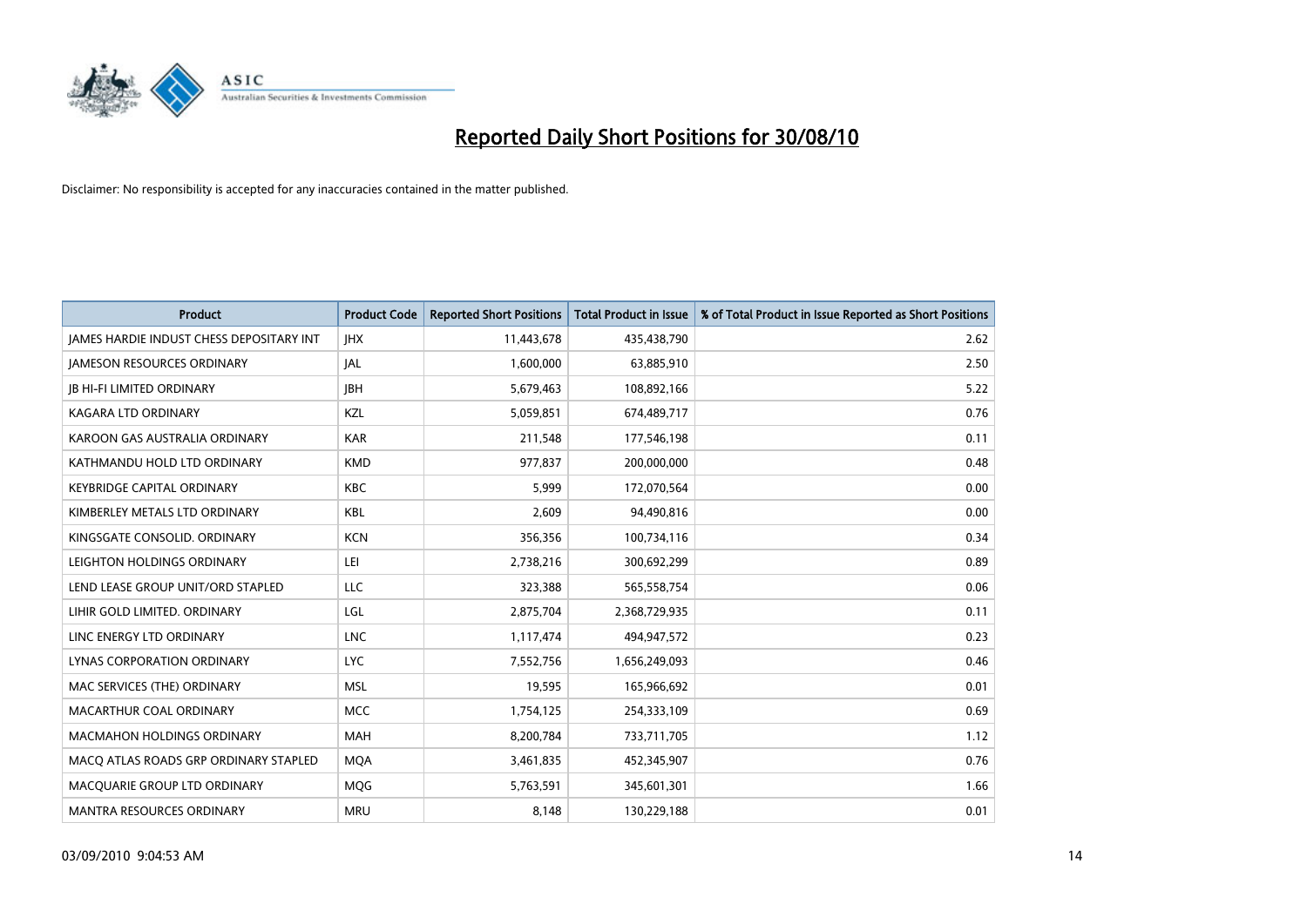

| <b>Product</b>                  | <b>Product Code</b> | <b>Reported Short Positions</b> | <b>Total Product in Issue</b> | % of Total Product in Issue Reported as Short Positions |
|---------------------------------|---------------------|---------------------------------|-------------------------------|---------------------------------------------------------|
| MAP GROUP STAPLED US PROHIBIT.  | <b>MAP</b>          | 10,842,007                      | 1,861,210,782                 | 0.57                                                    |
| <b>MARION ENERGY ORDINARY</b>   | <b>MAE</b>          | 374,994                         | 429,822,043                   | 0.09                                                    |
| <b>MCPHERSON'S LTD ORDINARY</b> | <b>MCP</b>          | 5,282                           | 71,651,758                    | 0.01                                                    |
| MEDUSA MINING LTD ORDINARY      | <b>MML</b>          | 76,413                          | 187,584,911                   | 0.04                                                    |
| MELBOURNE IT LIMITED ORDINARY   | MLB                 | 152,699                         | 79,572,767                    | 0.19                                                    |
| MEO AUSTRALIA LTD ORDINARY      | <b>MEO</b>          | 361,145                         | 477,220,955                   | 0.07                                                    |
| <b>MERMAID MARINE ORDINARY</b>  | <b>MRM</b>          | 592,617                         | 186,884,825                   | 0.31                                                    |
| METALS X LIMITED ORDINARY       | <b>MLX</b>          | 248,980                         | 1,365,661,782                 | 0.02                                                    |
| METCASH LIMITED ORDINARY        | <b>MTS</b>          | 16,909,951                      | 767,055,221                   | 2.19                                                    |
| METGASCO LIMITED ORDINARY       | <b>MEL</b>          | 235,435                         | 250,803,468                   | 0.09                                                    |
| MICLYN EXP OFFSHR ORDINARY      | <b>MIO</b>          | 199,999                         | 271,700,000                   | 0.07                                                    |
| MINARA RESOURCES ORDINARY       | <b>MRE</b>          | 2,531,368                       | 1,167,783,517                 | 0.19                                                    |
| MINCOR RESOURCES NL ORDINARY    | <b>MCR</b>          | 604,783                         | 200,608,804                   | 0.30                                                    |
| MINERAL DEPOSITS ORDINARY       | <b>MDL</b>          | 1,027,070                       | 580,576,525                   | 0.17                                                    |
| MINERAL RESOURCES, ORDINARY     | <b>MIN</b>          | 284,563                         | 167,153,302                   | 0.17                                                    |
| MIRABELA NICKEL LTD ORDINARY    | <b>MBN</b>          | 6,358,696                       | 367, 162, 725                 | 1.71                                                    |
| MIRVAC GROUP STAPLED SECURITIES | <b>MGR</b>          | 4,658,190                       | 3,415,314,823                 | 0.14                                                    |
| MITCHELL COMMUNITCA. ORDINARY   | <b>MCU</b>          | 16,057                          | 301,761,208                   | 0.01                                                    |
| MOLOPO ENERGY LTD ORDINARY      | <b>MPO</b>          | 222,857                         | 250,972,584                   | 0.09                                                    |
| MONADELPHOUS GROUP ORDINARY     | <b>MND</b>          | 1,467,044                       | 86,459,327                    | 1.70                                                    |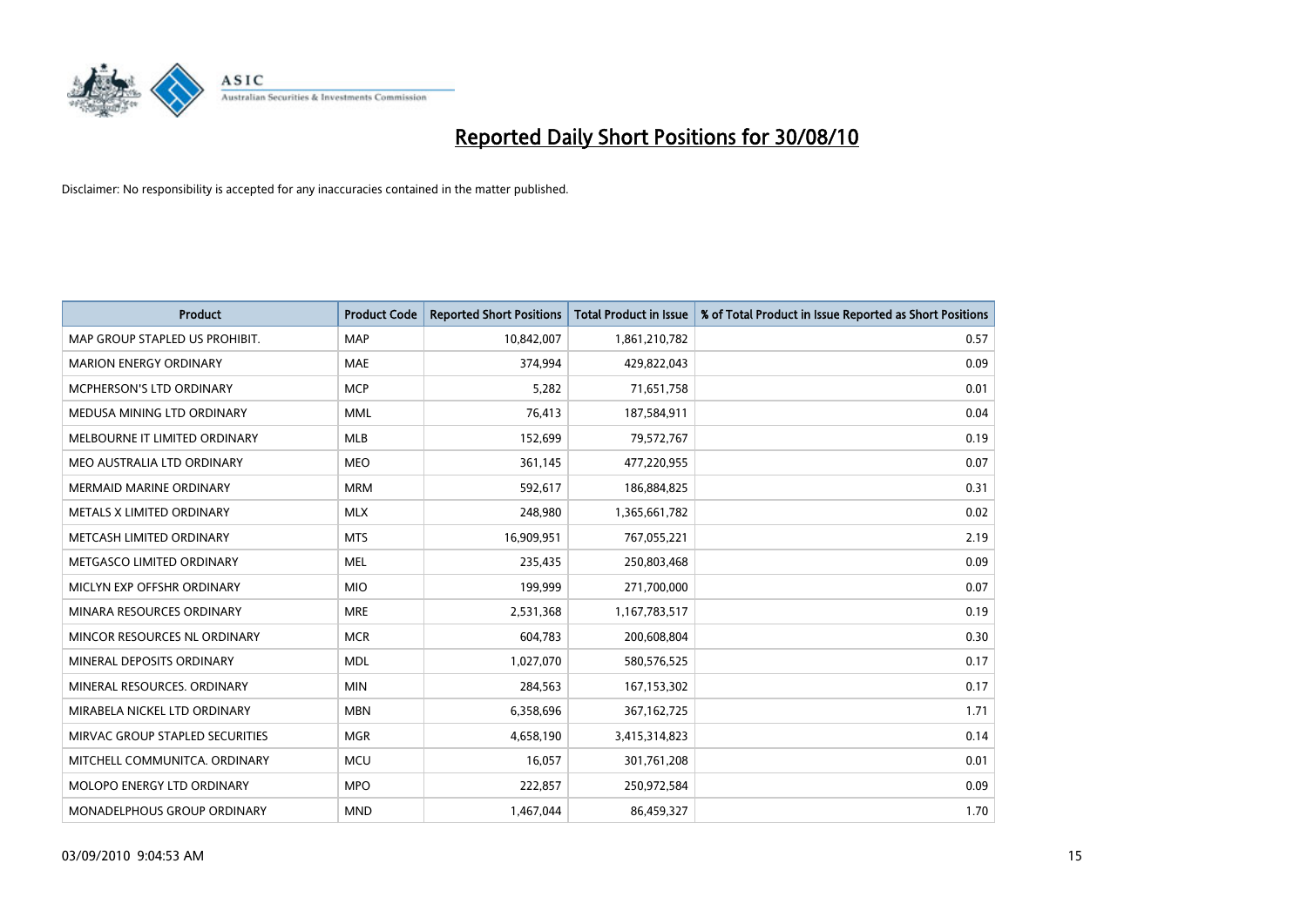

| <b>Product</b>                  | <b>Product Code</b> | <b>Reported Short Positions</b> | <b>Total Product in Issue</b> | % of Total Product in Issue Reported as Short Positions |
|---------------------------------|---------------------|---------------------------------|-------------------------------|---------------------------------------------------------|
| MOSAIC OIL NL ORDINARY          | <b>MOS</b>          | 41,742                          | 821,710,775                   | 0.01                                                    |
| MOUNT GIBSON IRON ORDINARY      | <b>MGX</b>          | 2,068,883                       | 1,079,570,693                 | 0.20                                                    |
| MURCHISON METALS LTD ORDINARY   | <b>MMX</b>          | 1,197,134                       | 435,384,268                   | 0.26                                                    |
| MYER HOLDINGS LTD ORDINARY      | <b>MYR</b>          | 12,209,472                      | 581,517,884                   | 2.11                                                    |
| <b>MYSTATE LIMITED ORDINARY</b> | <b>MYS</b>          | 1,400                           | 67,411,055                    | 0.00                                                    |
| NATIONAL AUST. BANK ORDINARY    | <b>NAB</b>          | 6,107,706                       | 2,133,245,479                 | 0.26                                                    |
| NAVITAS LIMITED ORDINARY        | <b>NVT</b>          | 825,407                         | 342,361,526                   | 0.24                                                    |
| NEPTUNE MARINE ORDINARY         | <b>NMS</b>          | 1,102,023                       | 438,071,251                   | 0.25                                                    |
| NEW HOPE CORPORATION ORDINARY   | <b>NHC</b>          | 337,869                         | 830,230,549                   | 0.04                                                    |
| NEWCREST MINING ORDINARY        | <b>NCM</b>          | 30,177,104                      | 483,499,363                   | 6.24                                                    |
| NEWS CORP A NON-VOTING CDI      | <b>NWSLV</b>        | 525,917                         | 1,828,142,472                 | 0.02                                                    |
| NEWS CORP B VOTING CDI          | <b>NWS</b>          | 7,629,852                       | 798,520,953                   | 0.95                                                    |
| NEXBIS LIMITED ORDINARY         | <b>NBS</b>          | 63,733                          | 498,972,940                   | 0.01                                                    |
| NEXUS ENERGY LIMITED ORDINARY   | <b>NXS</b>          | 5,325,494                       | 988,257,304                   | 0.53                                                    |
| NIB HOLDINGS LIMITED ORDINARY   | <b>NHF</b>          | 4,911                           | 495,431,427                   | 0.00                                                    |
| NIDO PETROLEUM ORDINARY         | <b>NDO</b>          | 7,979,668                       | 1,080,658,378                 | 0.74                                                    |
| NKWE PLATINUM 10C US COMMON     | <b>NKP</b>          | 151,849                         | 559,451,184                   | 0.03                                                    |
| NORTHERN CREST ORDINARY         | <b>NOC</b>          | 24,345                          | 116,074,781                   | 0.02                                                    |
| NORTHERN IRON LTD ORDINARY      | <b>NFE</b>          | 752,087                         | 292,204,786                   | 0.24                                                    |
| NRW HOLDINGS LIMITED ORDINARY   | <b>NWH</b>          | 375,420                         | 251,223,000                   | 0.14                                                    |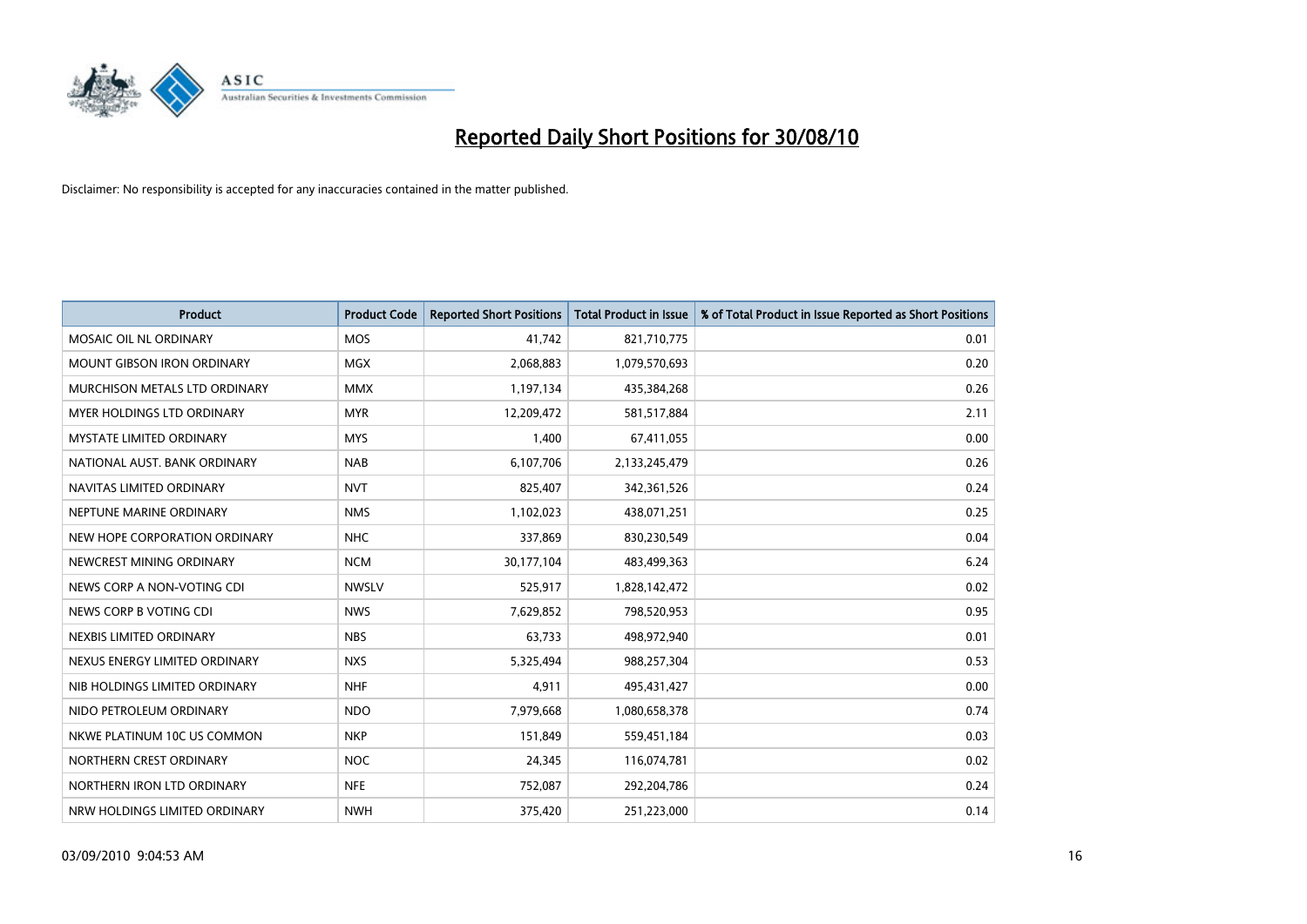

| <b>Product</b>                          | <b>Product Code</b> | <b>Reported Short Positions</b> | Total Product in Issue | % of Total Product in Issue Reported as Short Positions |
|-----------------------------------------|---------------------|---------------------------------|------------------------|---------------------------------------------------------|
| NUFARM LIMITED ORDINARY                 | <b>NUF</b>          | 1,685,155                       | 261,775,731            | 0.66                                                    |
| OAKTON LIMITED ORDINARY                 | <b>OKN</b>          | 535,056                         | 93,622,235             | 0.57                                                    |
| OCEANAGOLD CORP. CHESS DEPOSITARY INT   | <b>OGC</b>          | 827,309                         | 228,198,170            | 0.37                                                    |
| OCEANIA CAPITAL LTD ORDINARY            | <b>OCP</b>          | 2,500                           | 91,921,295             | 0.00                                                    |
| OIL SEARCH LTD ORDINARY                 | OSH                 | 4,904,033                       | 1,308,279,222          | 0.34                                                    |
| OM HOLDINGS LIMITED ORDINARY            | OMH                 | 817,583                         | 498,485,150            | 0.16                                                    |
| ONESTEEL LIMITED ORDINARY               | OST                 | 6,499,555                       | 1,331,583,166          | 0.48                                                    |
| ORICA LIMITED ORDINARY                  | ORI                 | 1,611,680                       | 362,100,430            | 0.46                                                    |
| ORIGIN ENERGY ORDINARY                  | <b>ORG</b>          | 2,766,283                       | 880,913,872            | 0.29                                                    |
| OTTO ENERGY LIMITED ORDINARY            | OEL                 | 109,204                         | 1,134,540,071          | 0.01                                                    |
| OZ MINERALS ORDINARY                    | OZL                 | 67,921,268                      | 3,121,339,730          | 2.19                                                    |
| PACIFIC BRANDS ORDINARY                 | <b>PBG</b>          | 8,536,620                       | 931,386,248            | 0.90                                                    |
| PALADIN ENERGY LTD ORDINARY             | <b>PDN</b>          | 17,439,241                      | 717,892,802            | 2.42                                                    |
| PAN PACIFIC PETROL. ORDINARY            | PPP                 | 387,634                         | 588,612,110            | 0.07                                                    |
| PANAUST LIMITED ORDINARY                | PNA                 | 13,240,991                      | 2,954,125,529          | 0.44                                                    |
| PANORAMIC RESOURCES ORDINARY            | PAN                 | 23,402                          | 205,262,842            | 0.01                                                    |
| PAPERLINX LIMITED ORDINARY              | <b>PPX</b>          | 17,612,460                      | 603,580,761            | 2.90                                                    |
| PAPERLINX SPS TRUST STEP UP PERP. PREF. | <b>PXUPA</b>        | 5,000                           | 2,850,000              | 0.18                                                    |
| PATTIES FOODS LTD ORDINARY              | PFL                 |                                 | 138,908,853            | 0.00                                                    |
| PEET LIMITED ORDINARY                   | <b>PPC</b>          | 833,869                         | 300,681,486            | 0.28                                                    |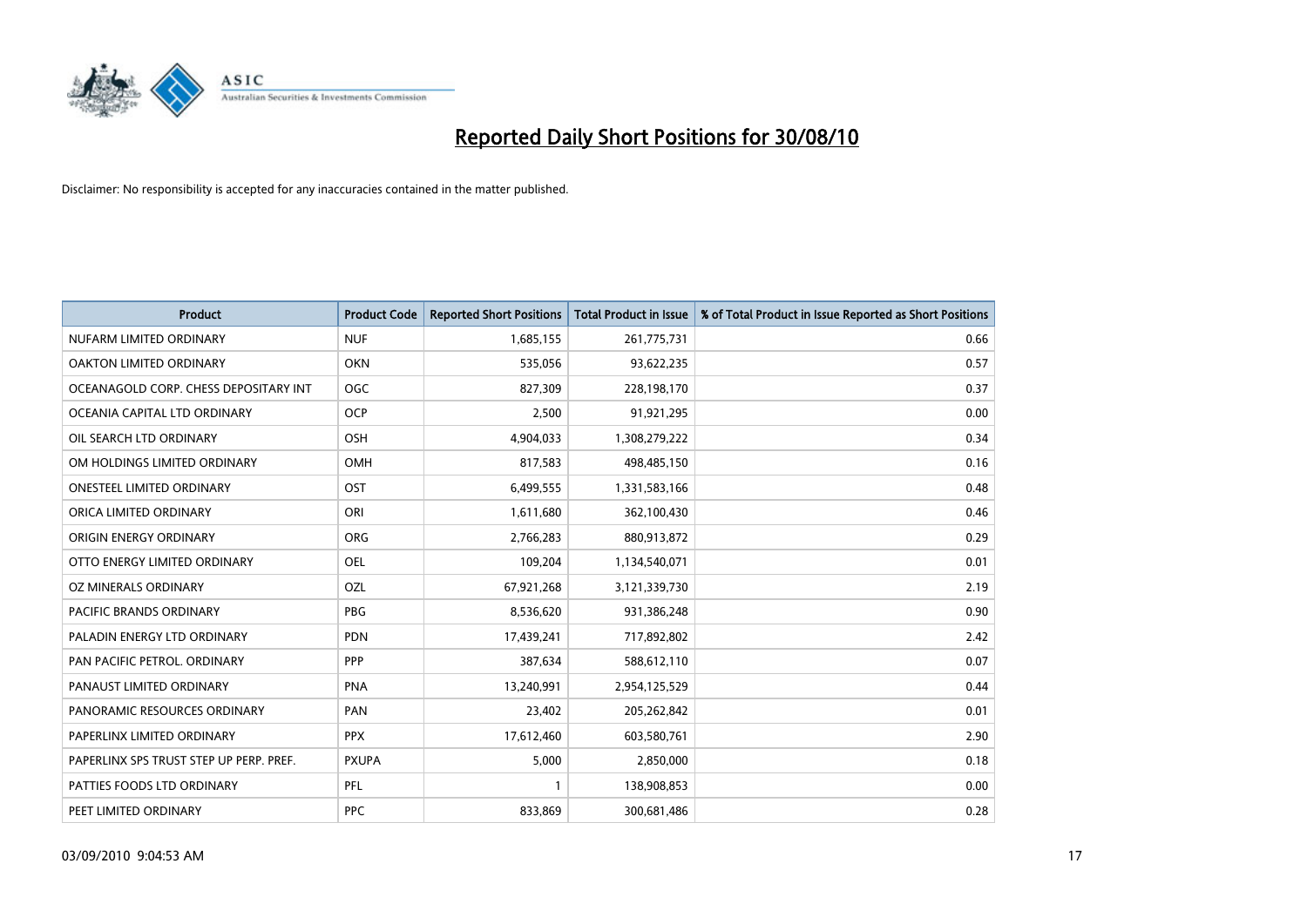

| <b>Product</b>                       | <b>Product Code</b> | <b>Reported Short Positions</b> | <b>Total Product in Issue</b> | % of Total Product in Issue Reported as Short Positions |
|--------------------------------------|---------------------|---------------------------------|-------------------------------|---------------------------------------------------------|
| PENINSULA MINERALS ORDINARY          | <b>PEN</b>          | 5.000                           | 1,629,755,018                 | 0.00                                                    |
| PERILYA LIMITED ORDINARY             | <b>PEM</b>          | 1,010,601                       | 526,075,563                   | 0.19                                                    |
| PERPETUAL LIMITED ORDINARY           | PPT                 | 2,527,062                       | 43,417,478                    | 5.83                                                    |
| PERSEUS MINING LTD ORDINARY          | PRU                 | 83,583                          | 421,282,088                   | 0.02                                                    |
| PETSEC ENERGY ORDINARY               | <b>PSA</b>          | 223,332                         | 231,283,622                   | 0.10                                                    |
| PHARMAXIS LTD ORDINARY               | <b>PXS</b>          | 804,177                         | 225,721,734                   | 0.36                                                    |
| PHOTON GROUP LTD ORDINARY            | <b>PGA</b>          | 1,144,479                       | 187,440,645                   | 0.61                                                    |
| PIKE RIVER COAL ORDINARY             | <b>PRC</b>          | 376,320                         | 405,301,433                   | 0.09                                                    |
| PLATINUM ASSET ORDINARY              | <b>PTM</b>          | 3,599,971                       | 561,347,878                   | 0.63                                                    |
| PLATINUM AUSTRALIA ORDINARY          | <b>PLA</b>          | 3,021,319                       | 321,130,521                   | 0.95                                                    |
| PLATINUM CAPITAL LTD ORDINARY        | <b>PMC</b>          |                                 | 162,258,814                   | 0.00                                                    |
| PMP LIMITED ORDINARY                 | <b>PMP</b>          | 1,208,860                       | 335,338,483                   | 0.36                                                    |
| PORT BOUVARD LIMITED ORDINARY        | PBD                 | 6.754                           | 593,868,295                   | 0.00                                                    |
| PREMIER INVESTMENTS ORDINARY         | <b>PMV</b>          | 165,098                         | 155,030,045                   | 0.12                                                    |
| PRIMARY HEALTH CARE ORDINARY         | <b>PRY</b>          | 8,512,355                       | 491,428,342                   | 1.72                                                    |
| PRIME INFR GROUP. STAPLED SECURITIES | PIH                 | 195,137                         | 351,776,795                   | 0.06                                                    |
| PRIME MEDIA GRP LTD ORDINARY         | <b>PRT</b>          | $\overline{2}$                  | 366,330,303                   | 0.00                                                    |
| PRIMEAG AUSTRALIA ORDINARY           | PAG                 | 393,272                         | 150,569,976                   | 0.26                                                    |
| PROGEN PHARMACEUTIC ORDINARY         | <b>PGL</b>          | 151,596                         | 24,709,097                    | 0.61                                                    |
| PROGRAMMED ORDINARY                  | PRG                 | 416,140                         | 118,169,908                   | 0.36                                                    |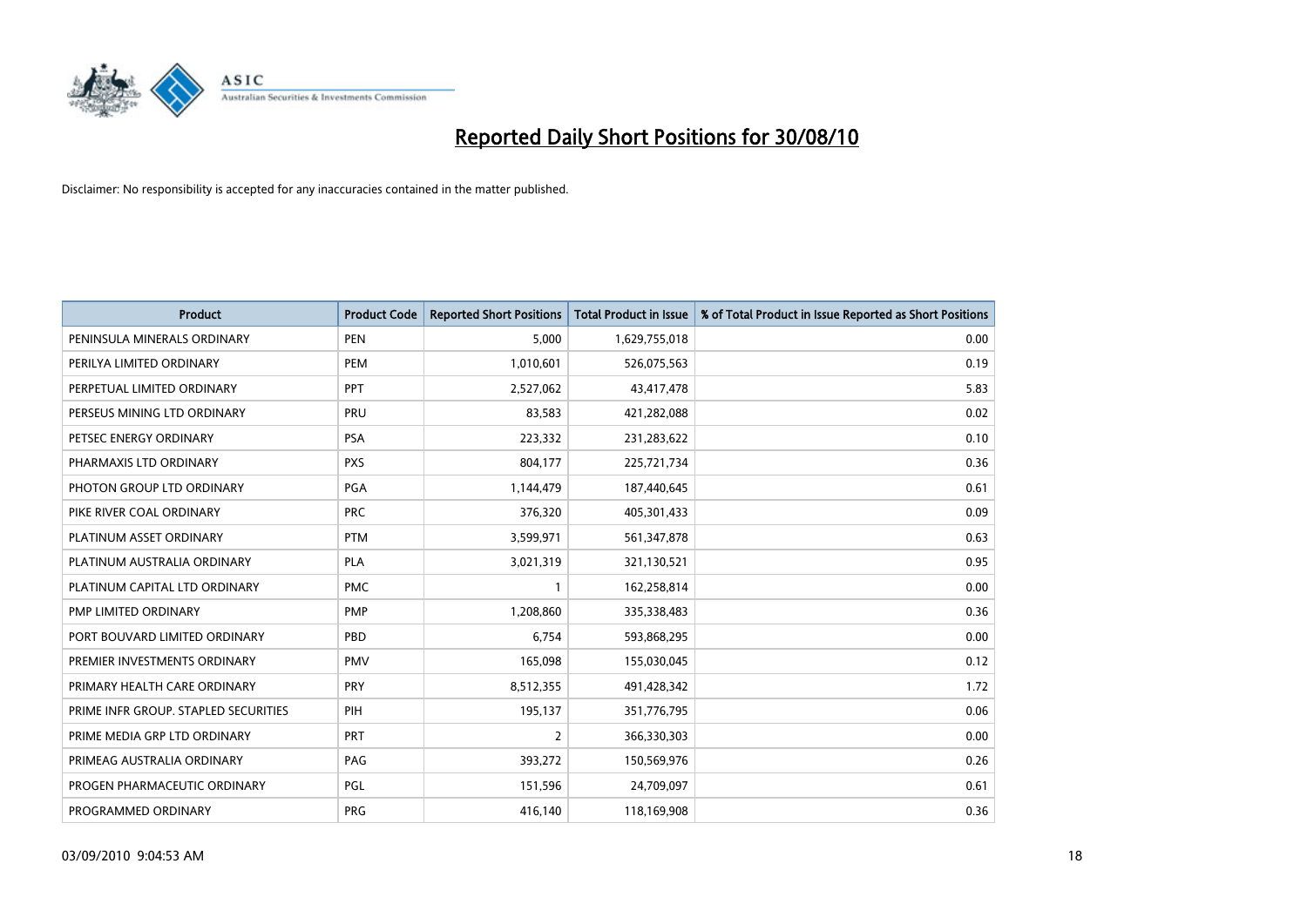

| <b>Product</b>                      | <b>Product Code</b> | <b>Reported Short Positions</b> | Total Product in Issue | % of Total Product in Issue Reported as Short Positions |
|-------------------------------------|---------------------|---------------------------------|------------------------|---------------------------------------------------------|
| <b>PSIVIDA CORP CDI 1:1</b>         | <b>PVA</b>          | 6,878                           | 7,849,757              | 0.09                                                    |
| <b>QANTAS AIRWAYS ORDINARY</b>      | QAN                 | 27,166,306                      | 2,265,123,620          | 1.21                                                    |
| OBE INSURANCE GROUP ORDINARY        | OBE                 | 19,441,257                      | 1,035,071,131          | 1.86                                                    |
| RAMSAY HEALTH CARE ORDINARY         | <b>RHC</b>          | 2,065,201                       | 202,081,252            | 1.01                                                    |
| RANGE RESOURCES LTD ORDINARY        | <b>RRS</b>          | 1,250,000                       | 1,052,019,983          | 0.12                                                    |
| <b>RCR TOMLINSON ORDINARY</b>       | <b>RCR</b>          | 68,067                          | 131,860,172            | 0.05                                                    |
| <b>REA GROUP ORDINARY</b>           | <b>REA</b>          | 3,836                           | 128,439,366            | 0.00                                                    |
| <b>RED FORK ENERGY ORDINARY</b>     | <b>RFE</b>          | 7,696                           | 139,535,000            | 0.01                                                    |
| REED RESOURCES LTD ORDINARY         | <b>RDR</b>          | 268,205                         | 192,271,768            | 0.14                                                    |
| <b>REGIS RESOURCES ORDINARY</b>     | <b>RRL</b>          | 53,388                          | 414,452,125            | 0.01                                                    |
| RESMED INC BONUS CDI DEF            | <b>RMDBN</b>        | 903,068                         | 760,000,000            | 0.11                                                    |
| RESMED INC CDI 10:1                 | <b>RMD</b>          | 9,542,279                       | 772,670,160            | 1.22                                                    |
| RESOLUTE MINING ORDINARY            | <b>RSG</b>          | 341,804                         | 392,736,732            | 0.10                                                    |
| <b>RESOURCE GENERATION ORDINARY</b> | <b>RES</b>          | 157,911                         | 164,412,477            | 0.10                                                    |
| REVERSE CORP LIMITED ORDINARY       | <b>REF</b>          | 25,141                          | 92,382,175             | 0.03                                                    |
| RIDLEY CORPORATION ORDINARY         | <b>RIC</b>          | 53,937                          | 307,817,071            | 0.02                                                    |
| RIO TINTO LIMITED ORDINARY          | <b>RIO</b>          | 14,546,115                      | 606,831,240            | 2.38                                                    |
| RIVERCITY MOTORWAY STAPLED          | <b>RCY</b>          | 4,620,262                       | 957,010,115            | 0.48                                                    |
| RIVERSDALE MINING ORDINARY          | <b>RIV</b>          | 328,377                         | 236,033,688            | 0.13                                                    |
| ROC OIL COMPANY ORDINARY            | <b>ROC</b>          | 2,619,621                       | 713,154,560            | 0.37                                                    |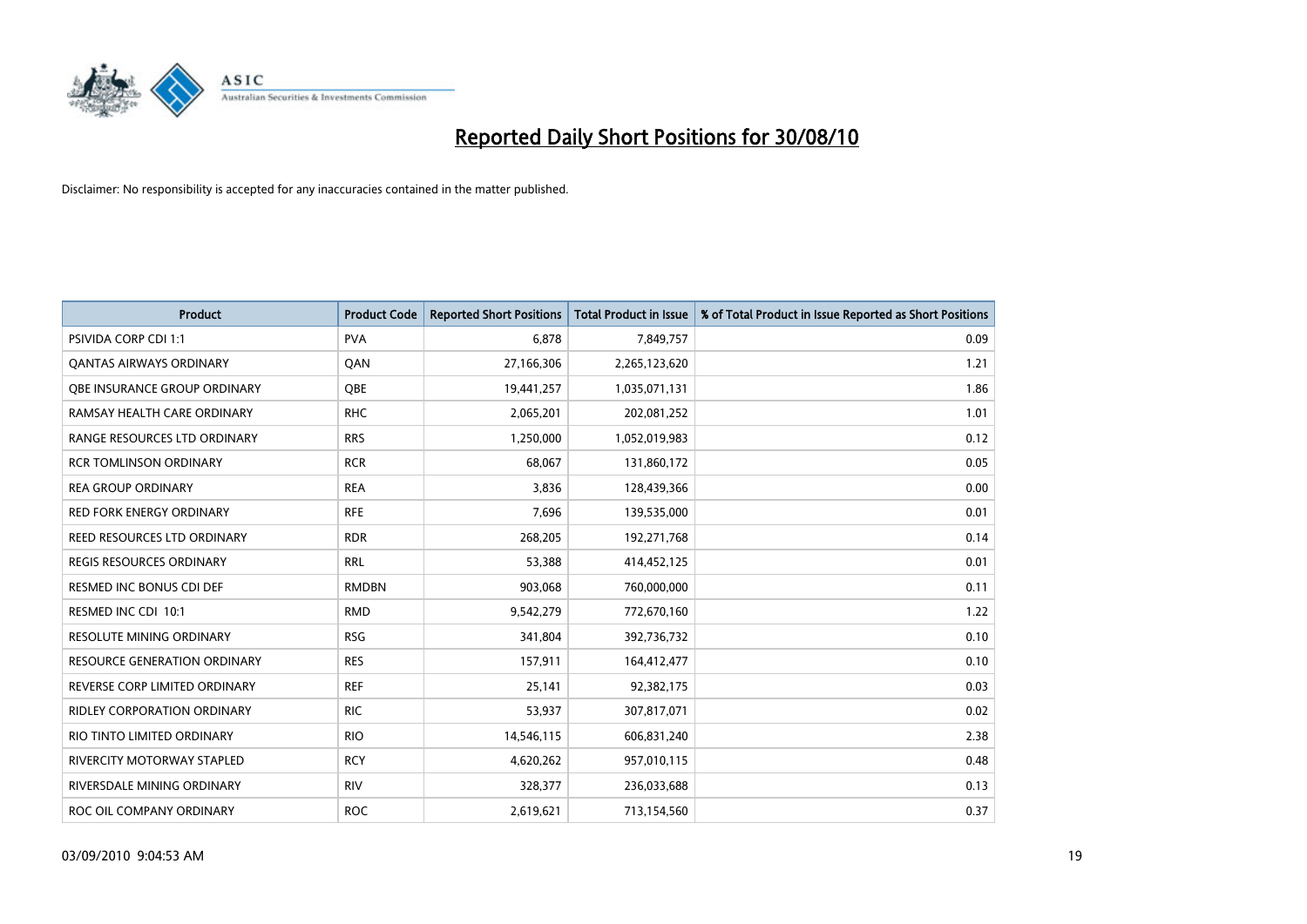

| <b>Product</b>                           | <b>Product Code</b> | <b>Reported Short Positions</b> | <b>Total Product in Issue</b> | % of Total Product in Issue Reported as Short Positions |
|------------------------------------------|---------------------|---------------------------------|-------------------------------|---------------------------------------------------------|
| SAI GLOBAL LIMITED ORDINARY              | SAI                 | 70,614                          | 195,965,767                   | 0.04                                                    |
| SALMAT LIMITED ORDINARY                  | <b>SLM</b>          | 91,313                          | 159,131,983                   | 0.06                                                    |
| SANDFIRE RESOURCES ORDINARY              | <b>SFR</b>          | 46,118                          | 131,534,760                   | 0.04                                                    |
| <b>SANTOS LTD ORDINARY</b>               | <b>STO</b>          | 2,255,778                       | 832,568,323                   | 0.25                                                    |
| SARACEN MINERAL ORDINARY                 | <b>SAR</b>          | 129,024                         | 491,818,083                   | 0.03                                                    |
| SEDGMAN LIMITED ORDINARY                 | <b>SDM</b>          | 150,000                         | 205,986,681                   | 0.07                                                    |
| SEEK LIMITED ORDINARY                    | <b>SEK</b>          | 3,837,061                       | 336,584,488                   | 1.12                                                    |
| SENETAS CORPORATION ORDINARY             | <b>SEN</b>          | 756,999                         | 461,522,263                   | 0.16                                                    |
| SERVCORP LIMITED ORDINARY                | SRV                 | 102,201                         | 98,440,807                    | 0.10                                                    |
| SERVICE STREAM ORDINARY                  | <b>SSM</b>          | 344,663                         | 283,418,867                   | 0.12                                                    |
| SEVEN GROUP HOLDINGS ORDINARY            | <b>SVW</b>          | 1,204,839                       | 305,410,281                   | 0.39                                                    |
| SIGMA PHARMACEUTICAL ORDINARY            | SIP                 | 9,257,170                       | 1,178,626,572                 | 0.77                                                    |
| SILEX SYSTEMS ORDINARY                   | <b>SLX</b>          | 172,137                         | 149,506,391                   | 0.10                                                    |
| SILVER LAKE RESOURCE ORDINARY            | <b>SLR</b>          | 95,443                          | 178,757,838                   | 0.05                                                    |
| SIMS METAL MGMT LTD ORDINARY             | SGM                 | 1,799,705                       | 203,891,295                   | 0.88                                                    |
| SINGAPORE TELECOMM. CHESS DEPOSITARY INT | SGT                 | 4,875,532                       | 404,134,884                   | 1.21                                                    |
| SKILLED GROUP LTD ORDINARY               | <b>SKE</b>          | 103,380                         | 190,738,408                   | 0.05                                                    |
| SKY CITY ENTERTAIN. ORDINARY             | <b>SKC</b>          | 9,614,190                       | 575,114,687                   | 1.68                                                    |
| SKY NETWORK ORDINARY                     | <b>SKT</b>          | 861,790                         | 389,139,785                   | 0.22                                                    |
| SMS MANAGEMENT. ORDINARY                 | SMX                 | 12,632                          | 67,182,500                    | 0.02                                                    |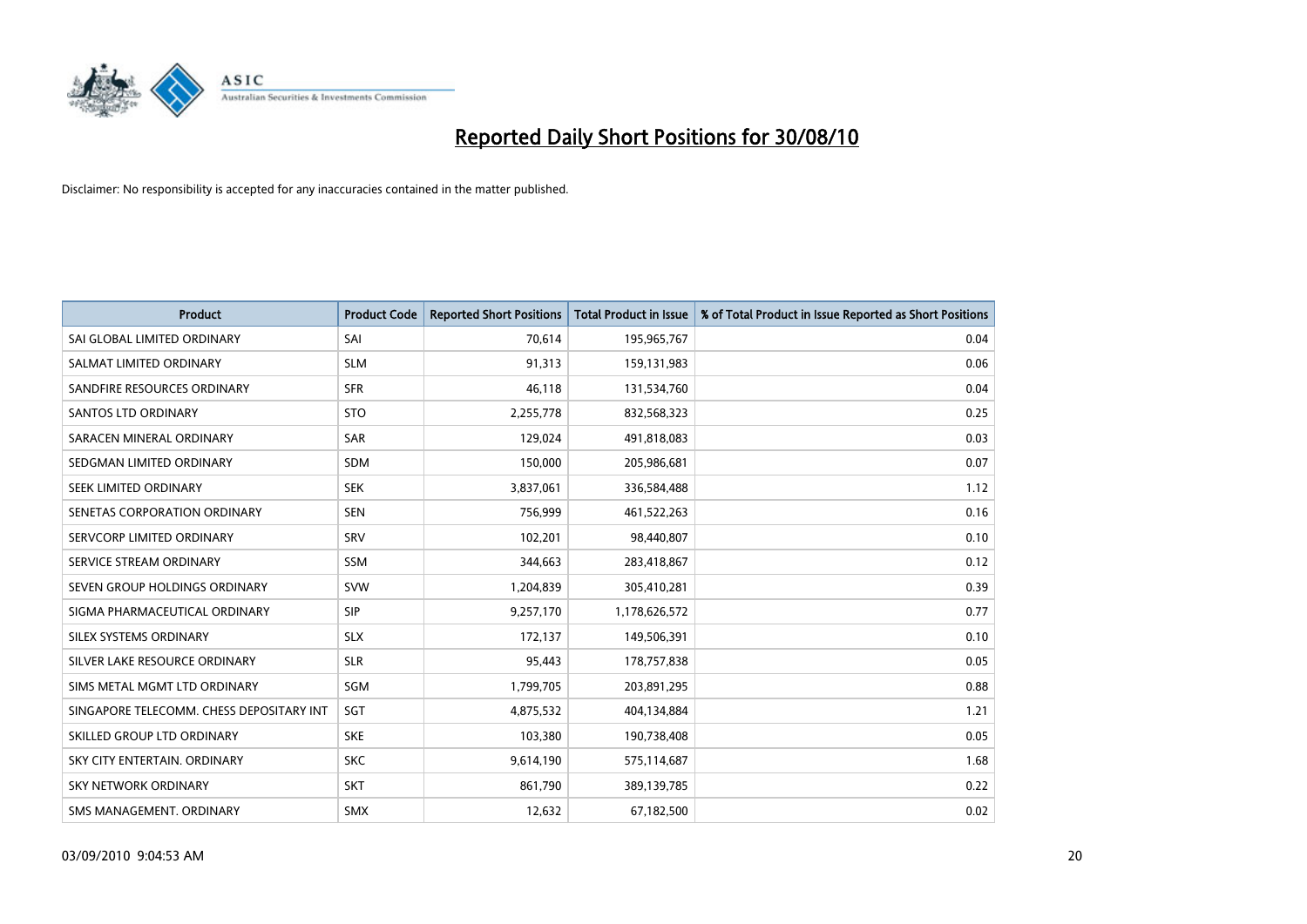

| <b>Product</b>                          | <b>Product Code</b> | <b>Reported Short Positions</b> | <b>Total Product in Issue</b> | % of Total Product in Issue Reported as Short Positions |
|-----------------------------------------|---------------------|---------------------------------|-------------------------------|---------------------------------------------------------|
| SONIC HEALTHCARE ORDINARY               | <b>SHL</b>          | 4,694,380                       | 388,429,875                   | 1.21                                                    |
| SP AUSNET STAPLED SECURITIES            | <b>SPN</b>          | 7,292,370                       | 2,748,353,504                 | 0.26                                                    |
| SPARK INFRASTRUCTURE STAPLED SECURITIES | SKI                 | 5,600,055                       | 1,031,911,394                 | 0.54                                                    |
| SPDR 200 FUND ETF UNITS                 | STW                 | 2,006                           | 59,028,081                    | 0.00                                                    |
| SPECIALTY FASHION ORDINARY              | <b>SFH</b>          | 1,439,756                       | 190,964,693                   | 0.76                                                    |
| SPHERE MINERALS LTD ORDINARY            | <b>SPH</b>          | 75,000                          | 171,348,151                   | 0.04                                                    |
| SPOTLESS GROUP LTD ORDINARY             | <b>SPT</b>          | 899,593                         | 259,309,656                   | 0.36                                                    |
| ST BARBARA LIMITED ORDINARY             | <b>SBM</b>          | 26,022,982                      | 1,953,168,407                 | 1.33                                                    |
| STAGING CONNECTIONS ORDINARY            | <b>STG</b>          | 2,917,189                       | 783,175,134                   | 0.37                                                    |
| STH AMERICAN COR LTD ORDINARY           | SAY                 | 9,200                           | 231,832,027                   | 0.00                                                    |
| STHN CROSS MEDIA ORDINARY               | <b>SXL</b>          | 62,478                          | 378,827,750                   | 0.02                                                    |
| STOCKLAND UNITS/ORD STAPLED             | SGP                 | 11,822,633                      | 2,383,036,717                 | 0.48                                                    |
| STRAITS RESOURCES ORDINARY              | <b>SRL</b>          | 5,121,932                       | 255,203,613                   | 2.01                                                    |
| <b>STW COMMUNICATIONS ORDINARY</b>      | SGN                 | 144,327                         | 364,310,964                   | 0.04                                                    |
| SUNCORP-METWAY, ORDINARY                | <b>SUN</b>          | 3,677,534                       | 1,281,390,524                 | 0.27                                                    |
| SUNDANCE RESOURCES ORDINARY             | SDL                 | 5,229,806                       | 2,709,995,932                 | 0.17                                                    |
| SUNLAND GROUP LTD ORDINARY              | <b>SDG</b>          | 321,093                         | 251,107,692                   | 0.13                                                    |
| SUPER CHEAP AUTO GRP ORDINARY           | <b>SUL</b>          | 308,777                         | 127,569,802                   | 0.24                                                    |
| SWICK MINING ORDINARY                   | <b>SWK</b>          | 1,548                           | 236,724,970                   | 0.00                                                    |
| SYMEX HOLDINGS ORDINARY                 | <b>SYM</b>          | 6,633                           | 125,037,628                   | 0.01                                                    |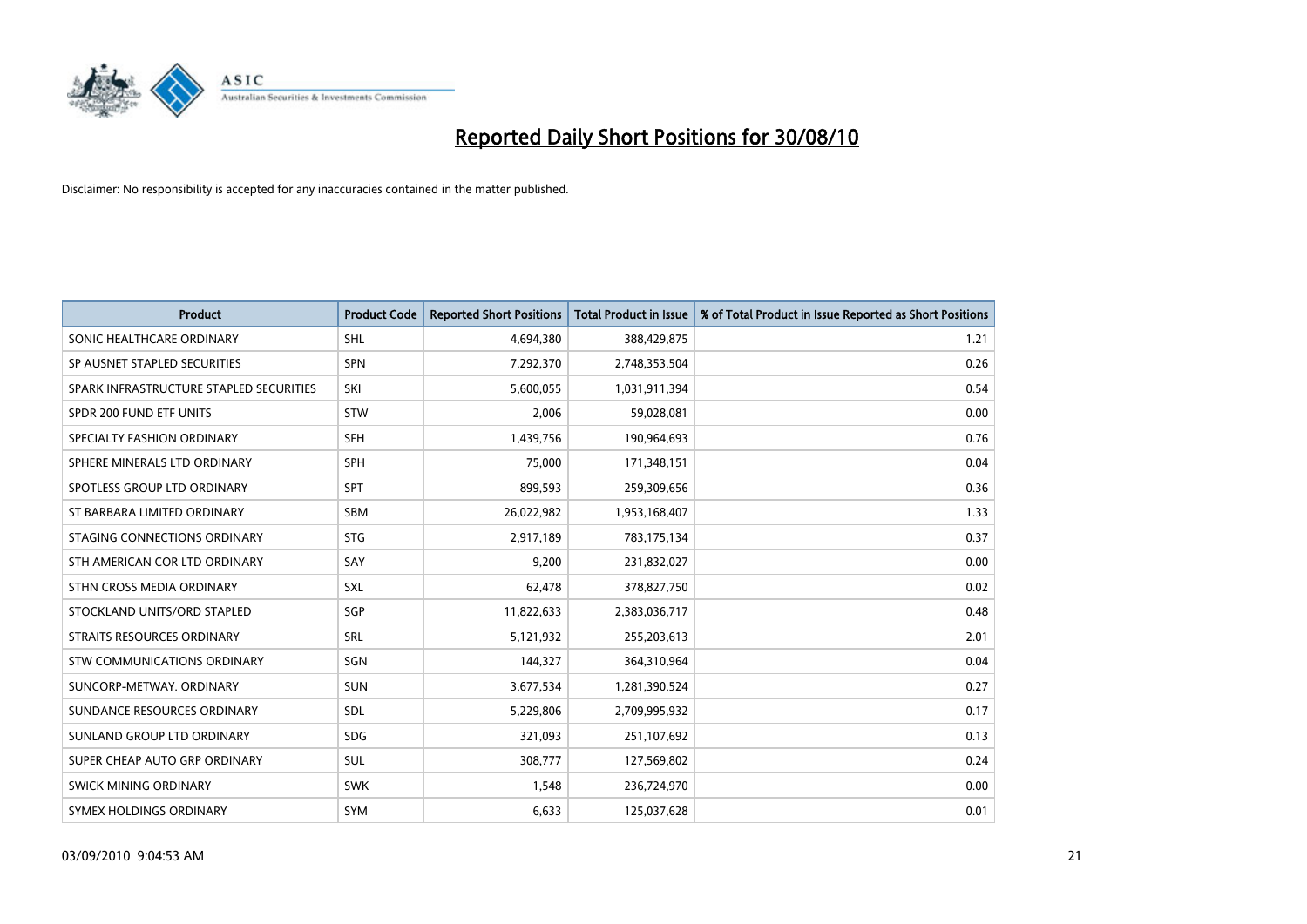

| <b>Product</b>                   | <b>Product Code</b> | <b>Reported Short Positions</b> | Total Product in Issue | % of Total Product in Issue Reported as Short Positions |
|----------------------------------|---------------------|---------------------------------|------------------------|---------------------------------------------------------|
| TABCORP HOLDINGS LTD ORDINARY    | <b>TAH</b>          | 13,647,118                      | 612,625,759            | 2.21                                                    |
| TALENT2 INTERNATION ORDINARY     | <b>TWO</b>          | 7                               | 141,174,846            | 0.00                                                    |
| TAP OIL LIMITED ORDINARY         | <b>TAP</b>          | 5,923                           | 156,485,921            | 0.00                                                    |
| TASSAL GROUP LIMITED ORDINARY    | <b>TGR</b>          | 3,089,953                       | 144,197,882            | 2.15                                                    |
| <b>TATTS GROUP LTD ORDINARY</b>  | <b>TTS</b>          | 10,843,720                      | 1,281,937,479          | 0.84                                                    |
| <b>TECHNOLOGY ONE ORDINARY</b>   | <b>TNE</b>          | 49,622                          | 300,303,455            | 0.02                                                    |
| TELECOM CORPORATION ORDINARY     | <b>TEL</b>          | 35,190,361                      | 1,920,703,692          | 1.81                                                    |
| TELSTRA CORPORATION. ORDINARY    | <b>TLS</b>          | 96,106,795                      | 12,443,074,357         | 0.78                                                    |
| TEN NETWORK HOLDINGS ORDINARY    | <b>TEN</b>          | 7,375,791                       | 1,045,236,720          | 0.71                                                    |
| TFS CORPORATION LTD ORDINARY     | <b>TFC</b>          | 69,729                          | 227,360,909            | 0.03                                                    |
| THE REJECT SHOP ORDINARY         | <b>TRS</b>          | 10,202                          | 26,033,570             | 0.04                                                    |
| THOR MINING PLC CHESS DEPOSITARY | <b>THR</b>          | 2,307                           | 245,247,701            | 0.00                                                    |
| THORN GROUP LIMITED ORDINARY     | <b>TGA</b>          | 2,361                           | 129,459,770            | 0.00                                                    |
| TIMBERCORP LIMITED ORDINARY      | <b>TIM</b>          | 1,251,682                       | 352,071,429            | 0.35                                                    |
| <b>TISHMAN SPEYER UNITS</b>      | <b>TSO</b>          | 49.379                          | 338,440,904            | 0.01                                                    |
| TNG LIMITED ORDINARY             | <b>TNG</b>          | 4,321                           | 258,055,076            | 0.00                                                    |
| TOLL HOLDINGS LTD ORDINARY       | <b>TOL</b>          | 8,006,493                       | 702,867,609            | 1.13                                                    |
| TORO ENERGY LIMITED ORDINARY     | <b>TOE</b>          | 66,404                          | 964,936,676            | 0.00                                                    |
| <b>TOWER AUSTRALIA ORDINARY</b>  | <b>TAL</b>          | 1,345,243                       | 415,928,881            | 0.31                                                    |
| TOWER LIMITED ORDINARY           | <b>TWR</b>          | 689,519                         | 260,631,787            | 0.26                                                    |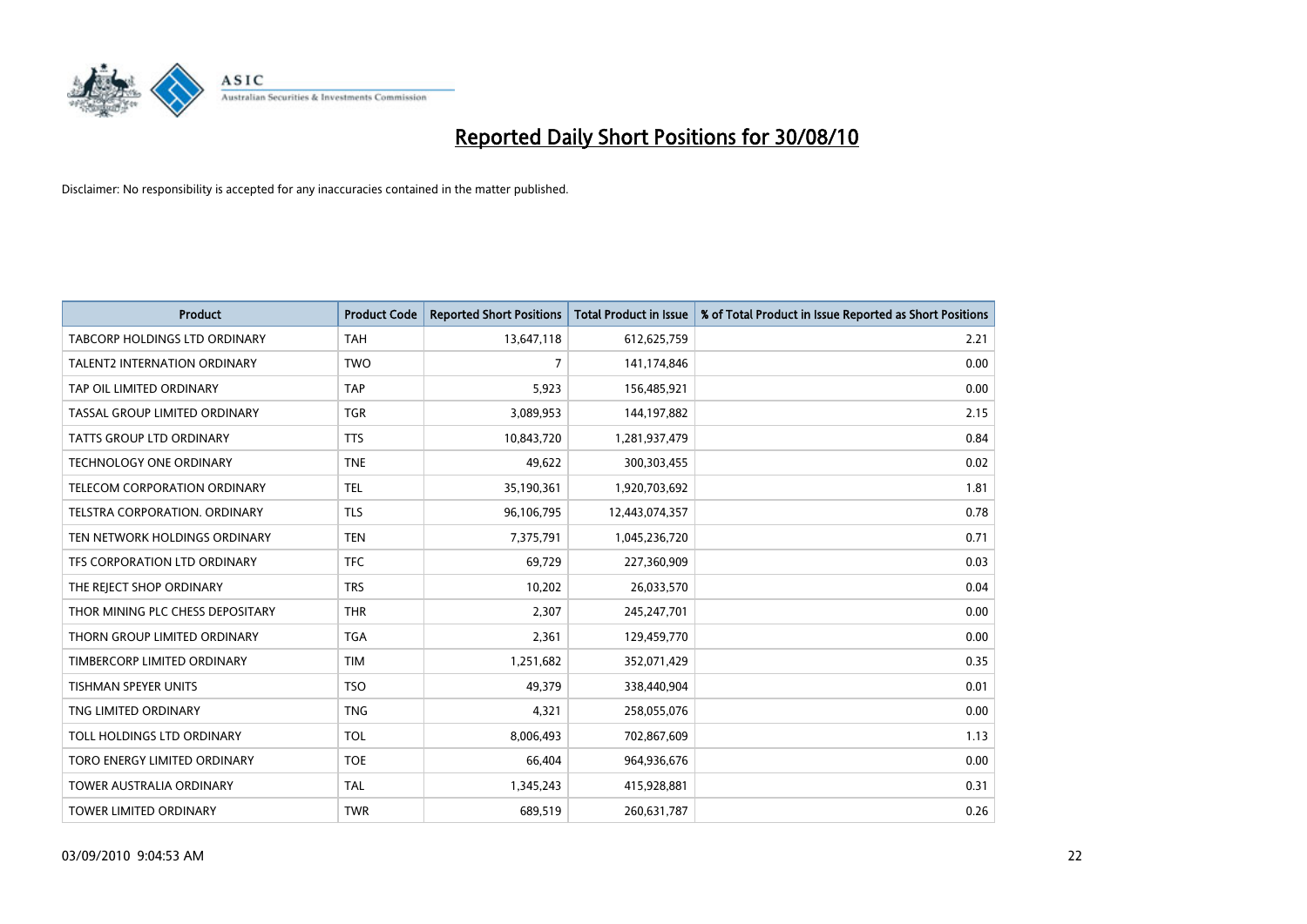

| <b>Product</b>                            | <b>Product Code</b> | <b>Reported Short Positions</b> | Total Product in Issue | % of Total Product in Issue Reported as Short Positions |
|-------------------------------------------|---------------------|---------------------------------|------------------------|---------------------------------------------------------|
| TOX FREE SOLUTIONS ORDINARY               | <b>TOX</b>          | 90,280                          | 91,765,500             | 0.09                                                    |
| TPG TELECOM LIMITED ORDINARY              | <b>TPM</b>          | 548,098                         | 767,849,104            | 0.07                                                    |
| TRANSFIELD SERV INFR STAPLED SECURITIES   | <b>TSI</b>          | 345,085                         | 432,184,488            | 0.08                                                    |
| <b>TRANSFIELD SERVICES ORDINARY</b>       | <b>TSE</b>          | 183,293                         | 414,278,904            | 0.05                                                    |
| TRANSPACIFIC INDUST, ORDINARY             | <b>TPI</b>          | 12,009,543                      | 960,638,735            | 1.25                                                    |
| TRANSURBAN GROUP TRIPLE STAPLED SEC.      | <b>TCL</b>          | 5,181,967                       | 1,414,667,986          | 0.36                                                    |
| TRINITY GROUP STAPLED SECURITIES          | <b>TCO</b>          | 3,419                           | 231,701,539            | 0.00                                                    |
| TROY RESOURCES NL ORDINARY                | <b>TRY</b>          | 89,742                          | 87,474,323             | 0.10                                                    |
| UGL LIMITED ORDINARY                      | UGL                 | 5,204,952                       | 165,928,705            | 3.10                                                    |
| UNILIFE CORPORATION CDI 6:1               | <b>UNS</b>          | 36,019                          | 238,135,980            | 0.02                                                    |
| UXC LIMITED ORDINARY                      | <b>UXC</b>          | 664,849                         | 295,789,804            | 0.22                                                    |
| VALAD PROPERTY GROUP STAPLED US PROHIBIT. | <b>VPG</b>          | 4,177,285                       | 2,287,682,926          | 0.18                                                    |
| <b>VDM GROUP LIMITED ORDINARY</b>         | <b>VMG</b>          | 11,116                          | 195,613,088            | 0.01                                                    |
| <b>VENTURE MINERALS ORDINARY</b>          | <b>VMS</b>          | 6,500                           | 168, 163, 334          | 0.00                                                    |
| VILLAGE ROADSHOW LTD ORDINARY             | <b>VRL</b>          | 682                             | 114,217,649            | 0.00                                                    |
| VILLAGE ROADSHOW LTD 'A' CLASS PREFERENCE | <b>VRLPA</b>        | 19,559                          | 52,235,451             | 0.04                                                    |
| VIRGIN BLUE HOLDINGS ORDINARY             | <b>VBA</b>          | 18,227,936                      | 2,209,126,568          | 0.81                                                    |
| <b>VISION GROUP HLDGS ORDINARY</b>        | <b>VGH</b>          | 78,000                          | 72,671,765             | 0.11                                                    |
| <b>VITA GROUP LTD ORDINARY</b>            | <b>VTG</b>          | 75,190                          | 142,499,800            | 0.05                                                    |
| VITERRA INC CDI 1:1                       | <b>VTA</b>          | 1,145                           | 68,629,939             | 0.00                                                    |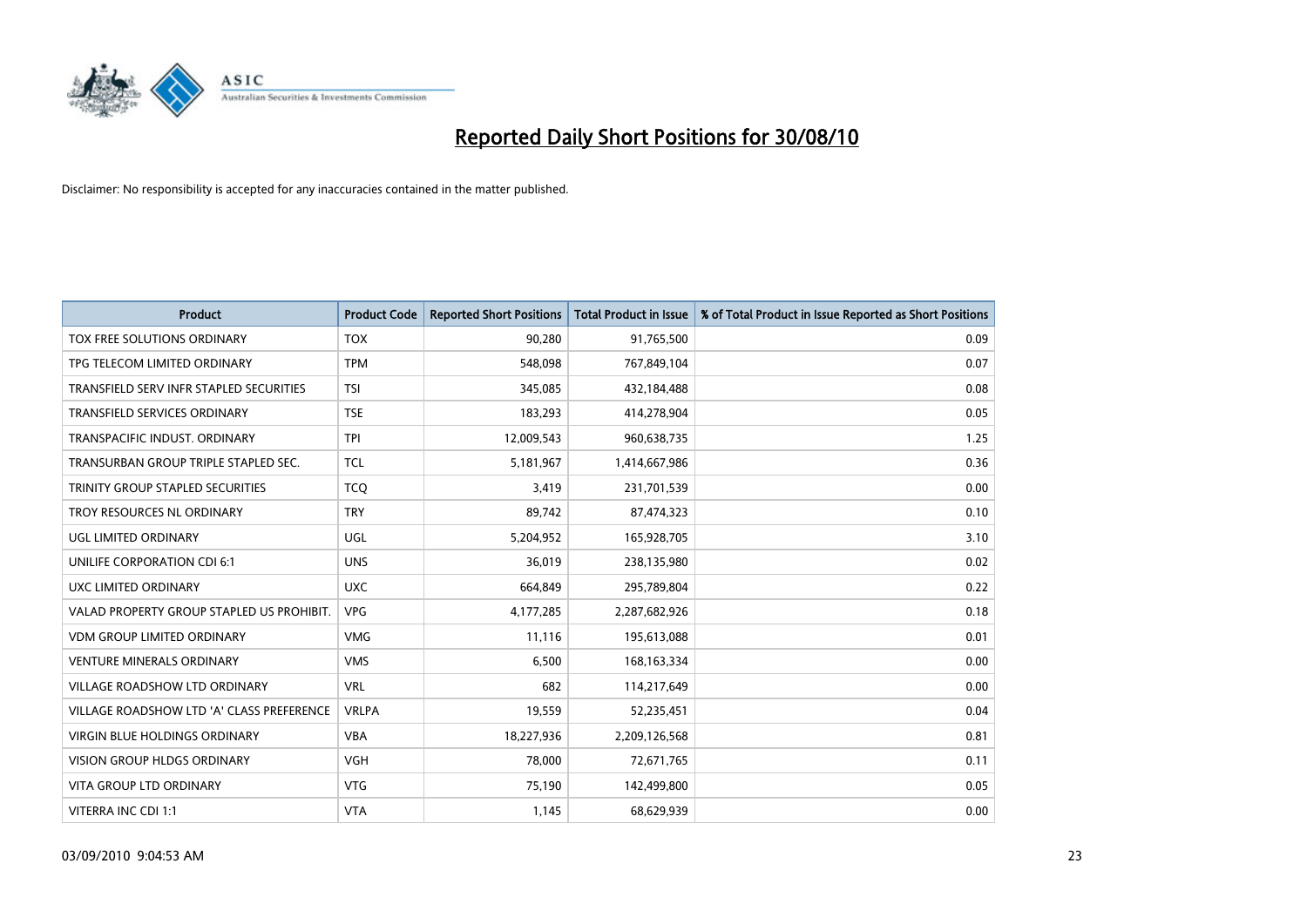

| <b>Product</b>                         | <b>Product Code</b> | <b>Reported Short Positions</b> | <b>Total Product in Issue</b> | % of Total Product in Issue Reported as Short Positions |
|----------------------------------------|---------------------|---------------------------------|-------------------------------|---------------------------------------------------------|
| <b>WAREHOUSE GROUP ORDINARY</b>        | <b>WHS</b>          | 322,008                         | 311,195,868                   | 0.10                                                    |
| <b>WATPAC LIMITED ORDINARY</b>         | <b>WTP</b>          | 8,669                           | 181,326,206                   | 0.00                                                    |
| <b>WDS LIMITED ORDINARY</b>            | <b>WDS</b>          | 703                             | 143,107,458                   | 0.00                                                    |
| WEBJET LIMITED ORDINARY                | <b>WEB</b>          | 69,013                          | 76,861,278                    | 0.09                                                    |
| <b>WESFARMERS LIMITED ORDINARY</b>     | <b>WES</b>          | 22,732,964                      | 1,005,169,707                 | 2.24                                                    |
| WESFARMERS LIMITED PARTIALLY PROTECTED | <b>WESN</b>         | 2,420,571                       | 151,902,455                   | 1.58                                                    |
| WEST AUSTRALIAN NEWS ORDINARY          | <b>WAN</b>          | 6,466,733                       | 216,011,546                   | 2.99                                                    |
| WESTERN AREAS NL ORDINARY              | <b>WSA</b>          | 6,346,868                       | 179,735,899                   | 3.52                                                    |
| WESTERN DESERT RES. ORDINARY           | <b>WDR</b>          | 948                             | 134,511,656                   | 0.00                                                    |
| WESTFIELD GROUP ORD/UNIT STAPLED SEC   | <b>WDC</b>          | 7,421,601                       | 2,307,773,663                 | 0.31                                                    |
| WESTPAC BANKING CORP ORDINARY          | <b>WBC</b>          | 21,863,225                      | 2,989,159,608                 | 0.68                                                    |
| WHITE ENERGY COMPANY ORDINARY          | <b>WEC</b>          | 6,198,103                       | 284,212,354                   | 2.17                                                    |
| WHITEHAVEN COAL ORDINARY               | <b>WHC</b>          | 1,075,623                       | 493,650,070                   | 0.21                                                    |
| WHK GROUP LIMITED ORDINARY             | <b>WHG</b>          | 34,194                          | 264,254,166                   | 0.01                                                    |
| WIDE BAY AUST LTD ORDINARY             | <b>WBB</b>          | 27                              | 32,001,199                    | 0.00                                                    |
| WILDHORSE ENERGY ORDINARY              | <b>WHE</b>          | 282,388                         | 227,104,100                   | 0.12                                                    |
| WINDIMURRA VANADIUM ORDINARY           | <b>WVL</b>          | 163,685                         | 154,278,674                   | 0.11                                                    |
| WOODSIDE PETROLEUM ORDINARY            | <b>WPL</b>          | 2,315,368                       | 780,136,909                   | 0.26                                                    |
| WOOLWORTHS LIMITED ORDINARY            | <b>WOW</b>          | 3,470,152                       | 1,231,218,031                 | 0.25                                                    |
| <b>WORLEYPARSONS LTD ORDINARY</b>      | <b>WOR</b>          | 2,704,284                       | 239,531,783                   | 1.11                                                    |